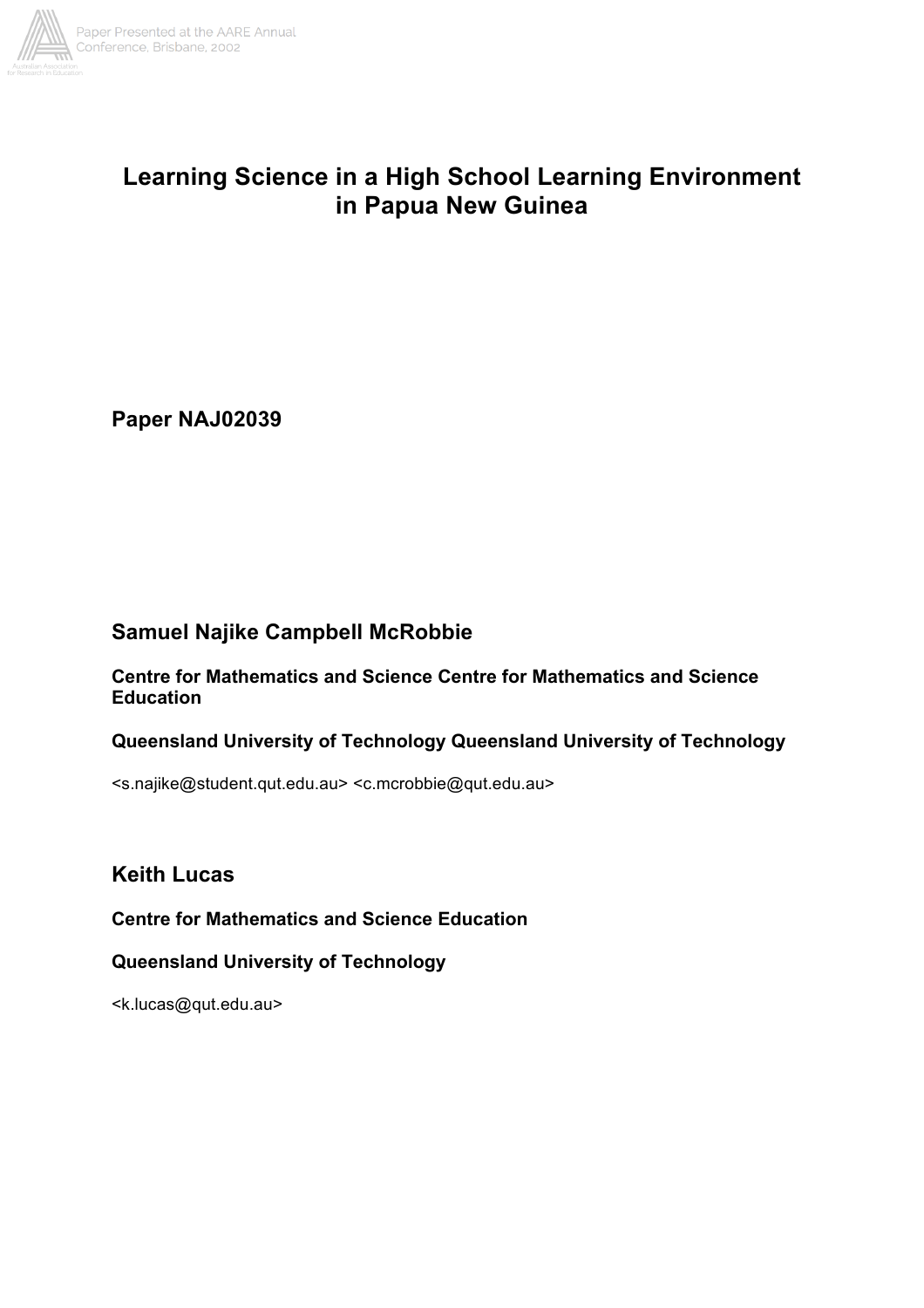

#### **Abstract**

This paper reports part of a wider study that investigated classroom-learning environment, and the enacted teaching and learning practice in a Grade 9 high school science classroom in Papua New Guinea. Findings from the study revealed that the informal traditional practice of teaching and learning in Papua New Guinea differed significantly from the modern approach adopted by the country based on imported models from the West. There was evidence to show that the informal traditional teaching and learning practice in Papua New Guinea of "story telling" and "apprenticeship style" models did not readily facilitate learning for understanding and students taking responsibility for their own learning. Accordingly, there were conflicts in students' roles as learners between the new approach and the traditional expectations of students which impeded progress in learning. The study recommended that in order to maximise students' learning and understanding of science concepts in the Papua New Guinea classroom observed, cultural sensitivity should be incorporated in the pedagogy.

#### **Introduction**

Papua New Guinea is a relatively young developing Pacific Island country where 85% of its people live in rural agrarian communities with strong ties to their traditional beliefs, way of life and the land. The development of formal secondary education in Papua New Guinea had its genesis in the late 1950s, and the early 1960s saw the establishment of science education at lower secondary level. As in most developing countries, the early syllabuses were imported, and in this case Papua New Guinea's science syllabuses were modelled very closely on those in use in Australia, notably in New South Wales. In 1966 a science syllabus for Grades 7-8 was designed within Papua New Guinea by the Papua New Guinea National Department of Education (PNGNDOE) and released for use in schools. This was followed by a Grade 9-10 science syllabus a year later. The new syllabuses were laboratorybased and were taught by teachers recruited from Australia, New Zealand and the UK in multiple laboratories built in high schools by the colonial government (Maddock, 1983).

From primary to upper secondary school levels, science has been included in the syllabus as a core subject that all students had to study (PNGNDOE, 1977; Wilson, 1989). Science education featured prominently in the Papua New Guinea education system because it was considered by the Papua New Guinea Government to be an important tool for achieving national goals and objectives for development and prosperity (Matane, 1986). The Papua New Guinea Government also considered that improvements in scientific literacy would enhance personal standards of primary health care, nutrition, and safety with respect to using technology, as well as assist individuals to understand the problems associated with environment degradation (PNGNDOE, 1977).

This paper reports a small portion of a wider study conducted in Papua New Guinea. The aim of this paper was to report findings related to the problems encountered between the informal traditional learning paradigm of knowledge and skills, and the formal school science teaching and learning approaches evident in a high school classroom environment in Papua New Guinea.

#### **Teaching and learning science in Papua New Guinea**

A number of studies have shown that teaching and learning activities in developing countries that are similar to Papua New Guinea were usually teacher-centred, place less emphasis on learning for understanding, and provide fewer opportunities for students to take responsibility for their own learning. In these countries the primary aim was for students to pass external examinations, and learning in such environments involved low-level cognitive approaches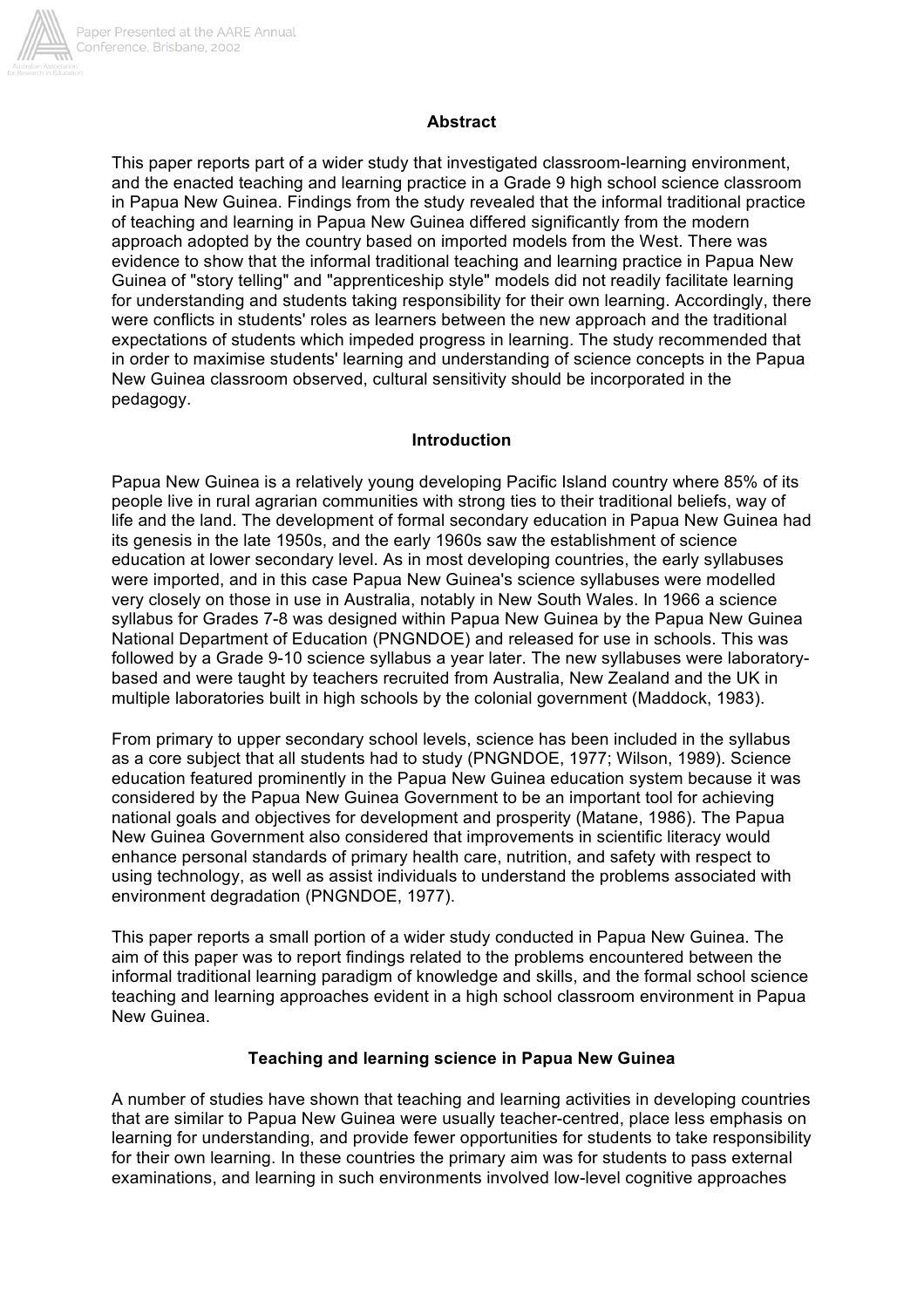

such as rote learning (Maddock, 1983; Taylor, 1997; Waldrip & Taylor, 1999). In schools in Papua New Guinea today, teaching styles still reflect the behaviourist-learning paradigm that was introduced into the country in the 1960s with a Western education system (Maddock, 1983). Each science topic taught was included in the Teachers' Guides which had behavioural objectives explicitly stated for teachers to adhere to. The predominant teaching style in schools in Papua New Guinea at present involves 'chalk and talk,' some teacher demonstration of concepts and principles using science apparatus, and limited individual student group experiment work.

A trend in the science education scene in both the developed and developing countries throughout the world is the research focus on the cultural aspects of learning science (Cobern, 1996; Cobern & Aikenhead, 1998; Jegede, 1995; Maddock, 1981; Ogawa, 1986; Waldrip & Taylor, 1999) as the culture in which a student is situated influences his or her world view.

# **Influence of culture in teaching and learning science**

In the past few decades, views on learning science have shifted from earlier psychological perspectives on the individual learner to encompass sociological perspectives that contextualised learning in social settings (Cobern & Aikenhead, 1998). Many researchers in science education believe that the cultural background of a learner plays a central role in learning. For example, Maddock (1981) proposed, "science and science education are cultural enterprises which form a part of the wider cultural matrix of society and that educational considerations concerning science must be made in the light of this wider perspective" (p. 1). Accordingly, research on the cultural aspects of learning science have increased over the past years to shed light on how a student's culture can affect his or her learning of science in school (Cobern, 1996; Cobern & Aikenhead, 1998; Jegede, 1995; Ogawa, 1986; Waldrip & Taylor, 1999).

In African studies, Jegede and Okebukola (1989) believe that the socio-cultural interferences in science learning arise through their traditional worldview. Similarly, in Papua New Guinea the students attend class with traditional cultural views that conflict with the school science view (Boeha, 1988; Pauka, Treagust, & Waldrip, 2000). The epistemological and ontological stances of students in developing countries are not the same as those for Western developed countries. As mentioned briefly earlier, the traditional Papua New Guinean worldview includes human and animal, the seen and the unseen, the living and the dead in a way that is very different from the Western view (Pauka et al., 2000). Pauka et al. (2000) further elaborates on what the Western world refers to as the 'supernatural categories.' For Melanesians these are simply the non-visible parts of a single continuum of life which are eminently natural and form a normal part of everyday life activities. In the Western system, knowledge is partitioned into areas or subjects and Western science is a segment of that body of knowledge acquired through particular ways and identified by participants as belonging to the area. On the other hand, in indigenous knowledge systems, knowledge is perceived as holistic and purposeful to the participants (Aikenhead & Jegede, 1999; Waldrip & Taylor, 1999).

# **Students' traditional worldviews and instruction**

As alluded to earlier, Papua New Guinean students' traditional worldviews remain much the same as they were centuries ago because of the strong ties to land and the environment for survival. More than 85% of the people in Papua New Guinea live in rural villages with very limited modern conveniences such as running water and electricity. Traditional beliefs, stories and ideas to explain natural phenomena exist in every community in Papua New Guinea (Pauka et al., 2000), and these contribute significantly to the formation of the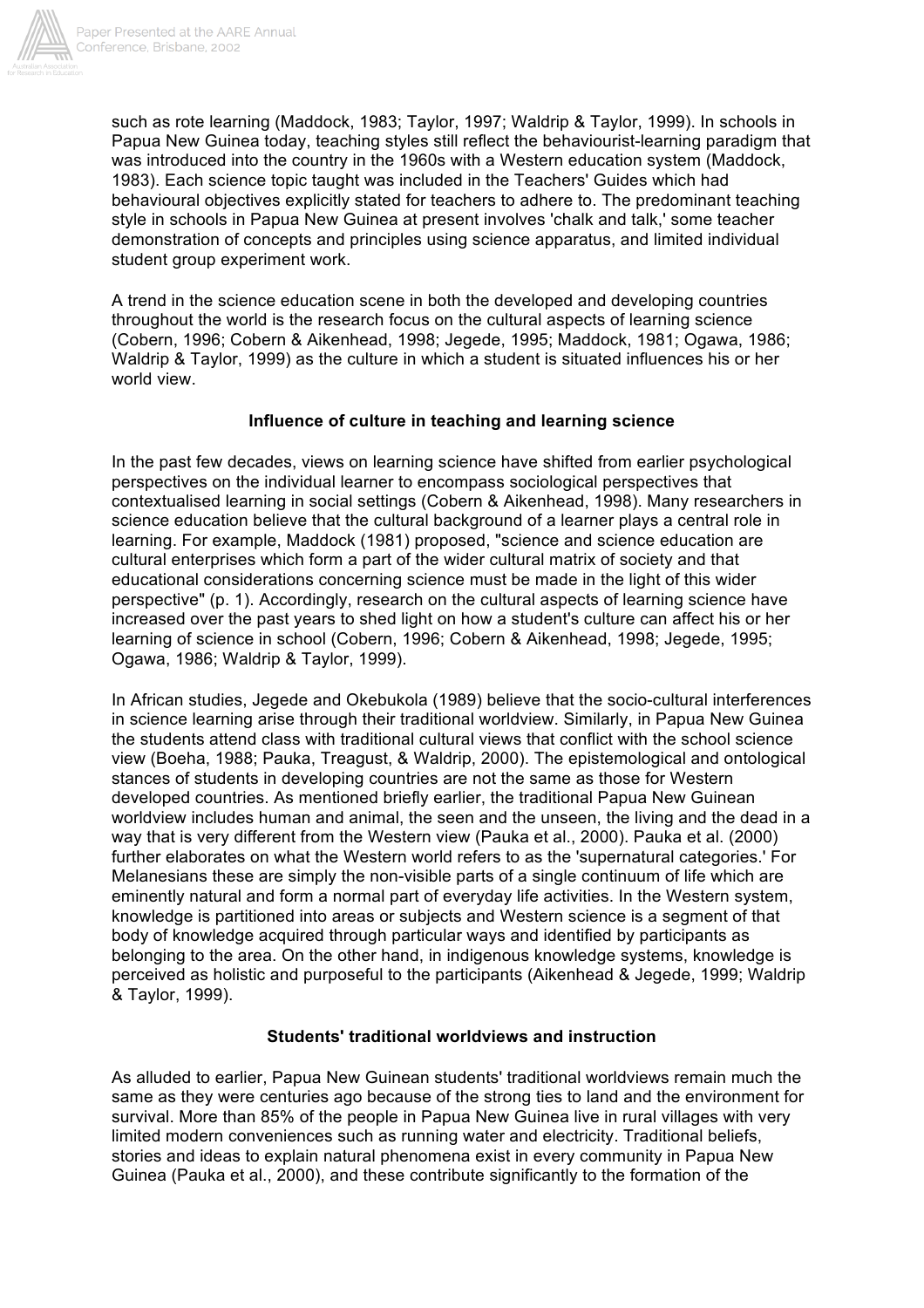

students' alternative conceptions prior to the study of science in schools. Working in Papua New Guinea, George (1991) identified examples of traditional views which he referred to as traditional science that were more influential in students' thinking than the Western science viewpoint. For example, traditional taxonomies of plants and animals seldom agree with the scientific taxa. This is illustrated by the grouping of snakes and scorpions in a single primary taxon. In another example, pregnancy, according to one clan, occurs when a spirit child enters a woman and is not directly related to sexual intercourse which is viewed as playing only an indirect part in preparing a woman for pregnancy. Frequent intercourse would, by sustained knocking on the womb, assist in producing the overflow of blood which is required before any woman could be possessed by the spirit child (Shea, 1978). Elsewhere, in developing countries similar traditional views abound. In the Caribbean, a database was developed which consisted of 236 items of what was called "street science" (George, 1989; George & Glasgow, 1989). These items consisted of beliefs and sayings that dealt with the same content areas that are found in school science, but which sometimes offered different explanations to those offered by school science. For example, human hair will grow longer if it is cut when the moon is full.

Teaching and learning of worldviews in the traditional context in Papua New Guinea is largely by "story telling" (Pauka et al., 2000) and the "apprenticeship type" model (Waldrip & Taylor, 1999). Elders usually do story telling as a way to educate children on the world around them. On the other hand, the apprenticeship type model is normally used to transfer skills by a skilled respected member of the community to children (Waldrip & Taylor, 1999). In a study conducted in a Pacific Island country very similar in many ways to Papua New Guinea, Waldrip and Taylor (1999) noted that such skills as those required for gardening, fishing, and building canoes were taught through an iterative process of imitation and practice by students under the guidance of a mentor who was usually a respected elder in the community. Students were not supposed to ask questions that would be seen as disrespectful or undermining the credibility and authority of the elder.

Thus, in Papua New Guinea, students' traditional worldviews and their teaching and learning approaches remain much the same as they have always been.

The researcher's previous study (Najike, 1993) and more than ten years of experience of work with high school students and trainee science teachers, led him to the challenge to study the difficulties with conceptual understanding in learning science in Papua New Guinean science classrooms. In particular, it appeared that there were serious problems associated with the development of meaningful long-term understanding of science in secondary schools. The next section discusses the design and methods of the study.

## **Design and Methods**

The broad aim of the wider study was to investigate teaching and learning as they unfolded in a naturalistic setting in which a Grade 9 class was taught a unit on electricity in a high school by the regular class teacher in Papua New Guinea. The unit on electricity was selected because of the researcher's (first author listed in this paper) past experience of research in this area and also because it was typical of the science content taught in high schools which was conceptually difficult for most students to understand in a deeper meaningful way. As such, it provided a lens through which the author looked into the learning process to understand what went on in a Papua New Guinea classroom environment. The intention of the study was not to present a causal relationship between conceptual change and conceptual change conditions within the particular classroom environment, but rather to examine the learning process as it unfolded in its natural environment. This was accomplished by focusing on the classroom environment and closely following students' and the class teacher's interactions with teaching and learning activities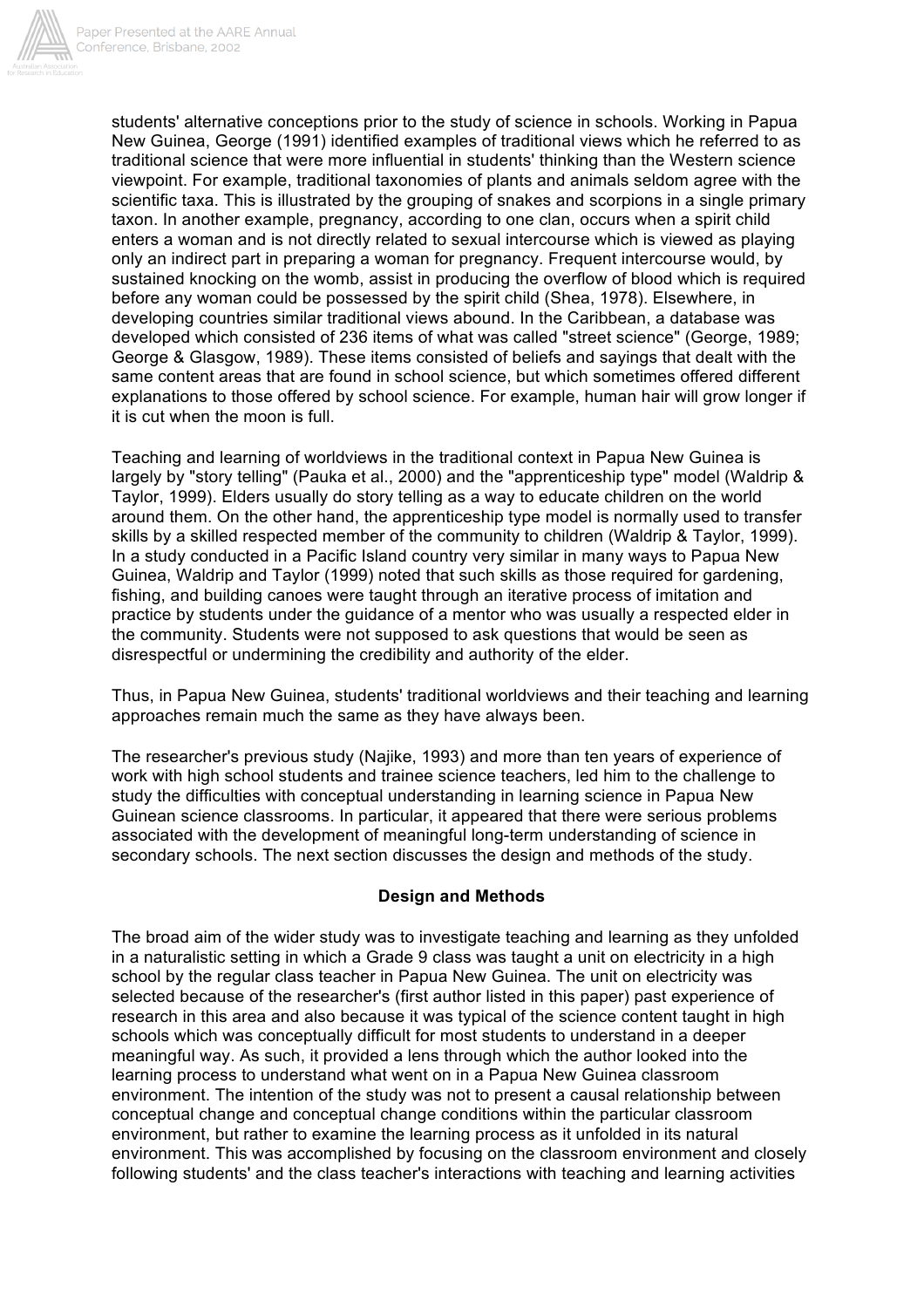

that occurred. Social constructivist perspectives in a Papua New Guinea specific context informed the study.

In order to achieve the aim of the study an interpretive and naturalistic approach was adopted (Kelly & Lesh, 2000; Keeves, 1998; Maxwell, 1996 Gallagher, 1991) resulting in an interpretive embedded case study. In keeping with the tradition of classroom based researches in recent years the focus was on detailed descriptions of teaching and learning activities in the classroom environment leading to their interpretation in light of contemporary theories. Thus, the research design used in the study was underpinned by both quantitative and qualitative research techniques.

#### **The research as a case study**

In keeping with the epistemological underpinnings of the research an interpretive case study approach was adopted (Stake, 1994; Wittrock, 1986). In particular, the case study strategy used in this research study constituted an instrumental case study (Stake, 1994, p. 237); that is, a "particular case," a selection of students, "is examined to provide insight into an issue," the aspects of culture associated with the views, experiences and interactions of the students' and teacher's that influence learning in the classroom environment. The choice of a case study approach was also congruent with the decision to use both qualitative and quantitative research methods because as Stake (1994, p. 236) noted, "case study is defined by interest in individual cases, not by the methods of inquiry used." In support of such a position he adds:

> The case is of secondary interest; it plays a supportive role, facilitating our understanding of something else. The case is often looked at in depth, its contexts scrutinised, its ordinary activities detailed, but because this helps us pursue the external interest...The choice of case is made because it is expected to advance our understanding of that other interest. (p. 237)

Instrumental case studies require that cases be selected. This is because case studies are characteristically examples of research in depth rather than breadth. In order to select the case for this research, it was necessary to address an important issue concerning the selection of students for intensive study.

The four students selected (Allison, Ian, George, Demi) were, in the view of the researcher representative of the range of variations between students with respect to their views on science, experiences with technology and perceptions about the learning environment. Each of the four students in this report constitutes a perspective within the case. The perceptions of each of the four students were prominent in each of the perspectives. This was desirable in order to view each of the four students' beliefs and interpretation of their individually constructed reality as one of the multiple perspectives of the case. The consideration of a range of students' perspectives assists readers in the construction of their own understanding regarding a case (Stake, 1994).

#### **Data sources**

The multiple data sources used in the wider study were video and audio recordings of observations, interviews with students and teachers, classroom artefacts, researcher's field notes and reflections, questionnaire results, and regular class test results. During observations the researcher became a non-participant observer, taking field notes with specific attention given to a group of focus students of four. By using two unobtrusive mini video cameras fixed at suitable locations, the activities of all class members were recorded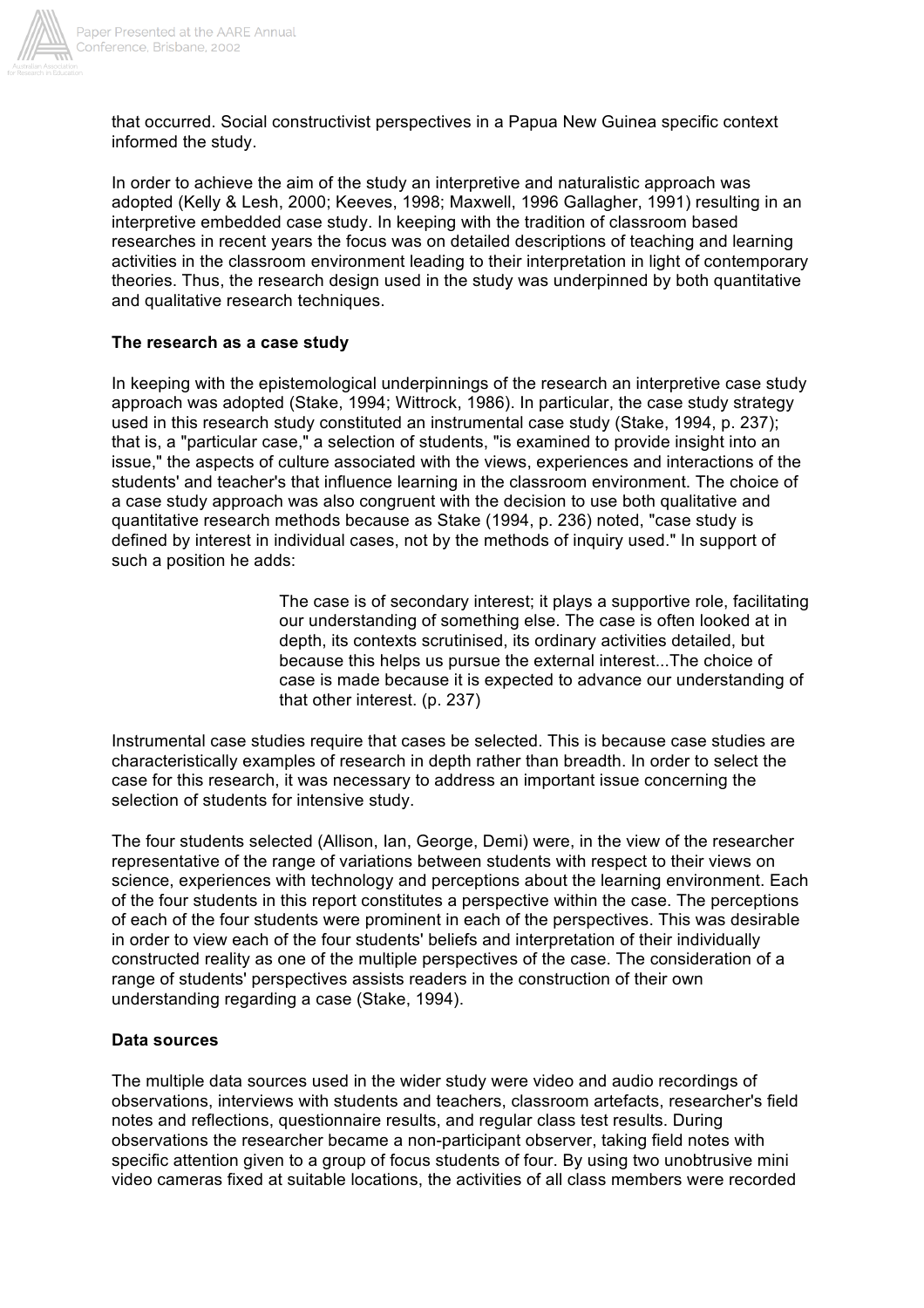

for the duration of the research period. One video camera focused on the selected students who sat as a group with three others near the front of the science laboratory. The other video camera was focused on the whole class of students in a wide-angle configuration. The class teacher's remote radio microphone output was fed directly to the video recording in the storeroom area where the recording equipment was set up.

Interviews were used to establish the students' initial knowledge of the topic, their beliefs about the nature of science and learning, and also to probe more deeply into issues that emerged from the data. In particular, semi-structured interview approaches were used (Osborne & Freyberg, 1985; White & Gunstone, 1992).

## **Instruments**

Test instrument results provided the researcher with quantitative data for the entire class. Data from these instruments were useful for descriptive purposes, and thus they did not undergo thorough statistical analysis, as was the case with most quantitative data. They served to determine the basis for purposeful sampling for selection of the four focus students in the research and allowed connections to be made with other research in which the same instruments have been employed in different contexts. Purposeful sampling (Maxwell, 1996, pp. 70-72) had been conducted in order to study particular kinds of students more intensely as indicated by the researcher's emerging understanding of the classroom. Furthermore, the data collected using these instruments enhanced rich data collected from the activities in the classroom and participant's qualitative data. Data from two instruments tested students' views of science-technology-society (VOSTS), and students' prior content knowledge of electricity (Two Tier Diagnostic Test).

The VOSTS questionnaire measured students' views on science-technology-society. Developed and validated in Canada at the University of Saskatchewan by Aikenhead, Ryan and Fleming (1989), VOSTS was an inventory of student viewpoints about science, and about how science was related to technology and society. Canadian high school students' ideas were catalogued in a logical way to seek students' views (Aikenhead et al., 1989). Each question of the VOSTS inventory begins with a statement about a science-technologysociety topic. Several positions on the issue raised by the statement were then made available for students to choose from according to their viewpoints. The VOSTS questionnaire used was designed to gather the students' views about science-technologysociety. A number of criteria for the development of the adapted VOSTS version used in Papua New Guinea were considered. The wording of items was revised to suit the English literacy skill level of students from Papua New Guinea. The attention span of respondents was considered especially in the light of reports that VOSTS materials tended to require a lengthy response time and that reader fatigue became a factor.

The researcher selected eight items from the VOSTS inventory on the basis of their relevance to key elements of the intended study which included students' prior knowledge, students' viewpoints on the nature of science and learning, and the influence of students' cultural contexts on learning.

This questionnaire yielded data that facilitated purposeful sampling, and provided an initial starting point for data analysis. The questionnaire was not intended to be an end in itself but was planned to use the initial responses as spring boards to fuller pictures of the students views, to be uncovered in subsequent investigation. The criteria for including an item were its likelihood of eliciting a committed response and to stimulate the respondent to think deeply about and around the topic.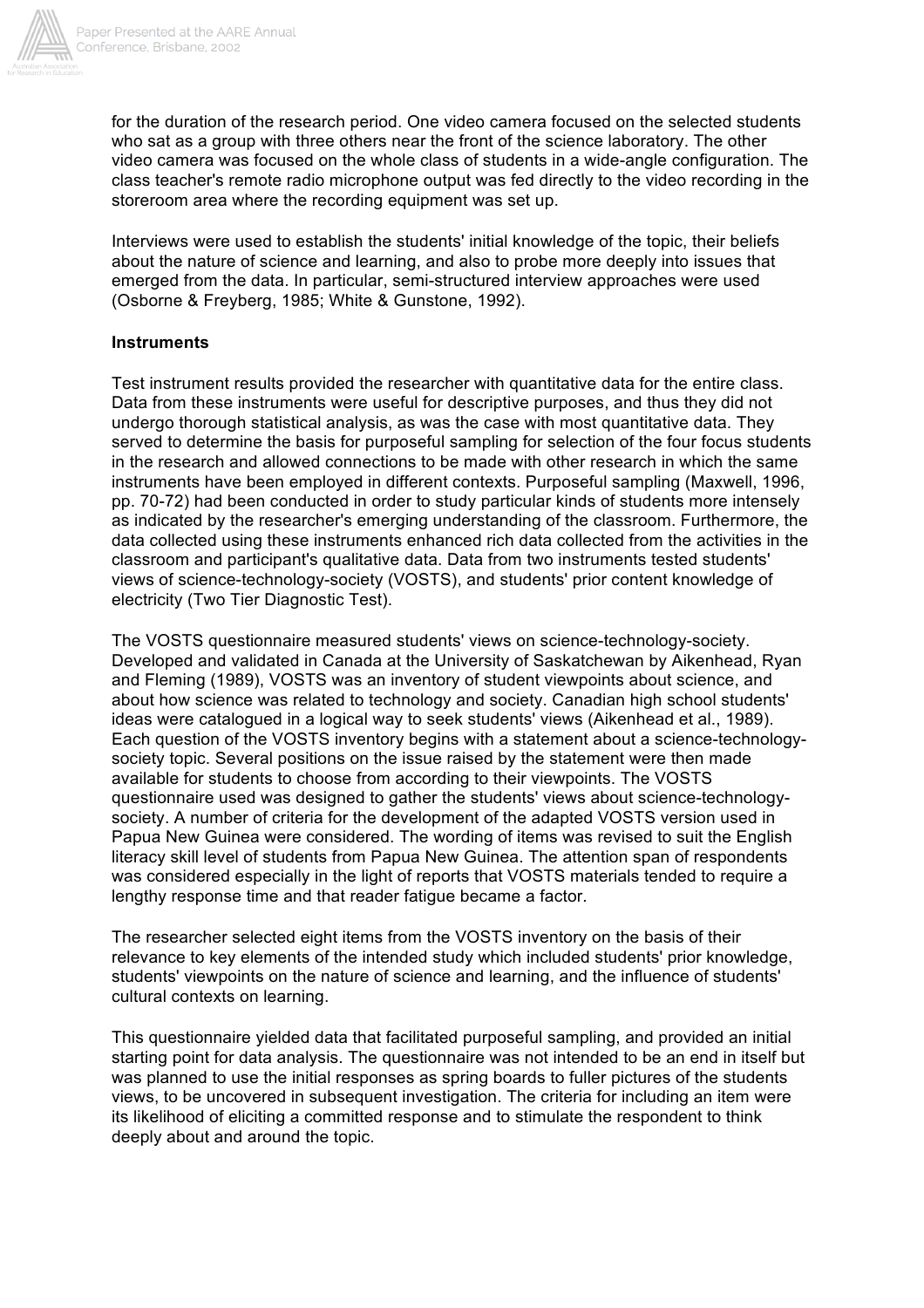

A Two Tier Diagnostic Questionnaire was used in the study. This was adapted from a test instrument developed and validated with different groups of Western Australian students to test first-year university students' qualitative understanding of electricity and Newtonian mechanics (Treagust, 1988; Treagust & Zadnik, 1991). The questionnaire measured students' conceptions of their understanding of physics concepts. The individual items have at least two parts that catered for further probes, crosschecking and confirming of responses from participants. The adapted instrument, which investigated students' conceptions of electricity concepts, had been successfully trialed and used to collect data in Australia and Papua New Guinea by the researcher (Najike, 1993).

# **Analysis**

The analysis of data from multiple sources occurred simultaneously with data collection. Thus, the researcher made initial analyses of the data immediately after the lessons, and before the transcriptions had been completed. This led to a recursive process that became an integral component of interpretive studies the aim of which was to "make sense of, or give meaning to" the specific and diverse nature of daily life in the learning environment (Gallager, 1991; p. 8). Erikson (1998) aptly stated that qualitative research analysis is a bootstrapping operation in which reflexively, assertions and questions are generated on the basis of evidence, and evidence is defined in relation to assertions and questions. Data analysis, informal and formal, according to Erikson began as the researcher negotiated entry to the research site, and it often continued in re-study after supposedly final reports were written. Bodies of information were gathered in fieldwork and were held in documentary sources in various media such as field notes, interview tapes, videotapes and site documents. These were not yet data but regarded as resources for potential data as they appeared in raw form. The documentary sources contained many thousands of information bits, not all of which were relevant to the study conducted. Analysis consisted of a recursive review of information sources with a question or assertion in mind, deciding progressively which information bits to attend to further and which not to attend to (Erickson, 1998; Gallagher & Tobin, 1991; Lemke, 1998)

## **Results**

Important data pertinent to the focus of this paper is presented in the form of a vignette, teachers' perceptions of their practice, and four selected focus students' perceptions relating to teaching and learning exhibited in the classroom learning environment investigated. The vignette serves to provide data on teaching and learning, as well as high lighting the specific context of the specific learning environment. The lesson covered by the vignette commenced at 11.40 am on 01.03.2001. It was a complete single 40-minute lesson observed by the researcher and videotaped simultaneously.

## VIGNETTE

*Three minutes after the bell rang, a handful of students walked into the science laboratory slowly - some whistled. It was a warm humid day. The researcher had taken his normal post at the rear of the laboratory before the students entered. Three to five minutes later a few more students made their entry. The teacher entered around this time.*

- 1. **Teacher**: Some [students] are still coming, aren't they?
- 2. **Some students**: Yes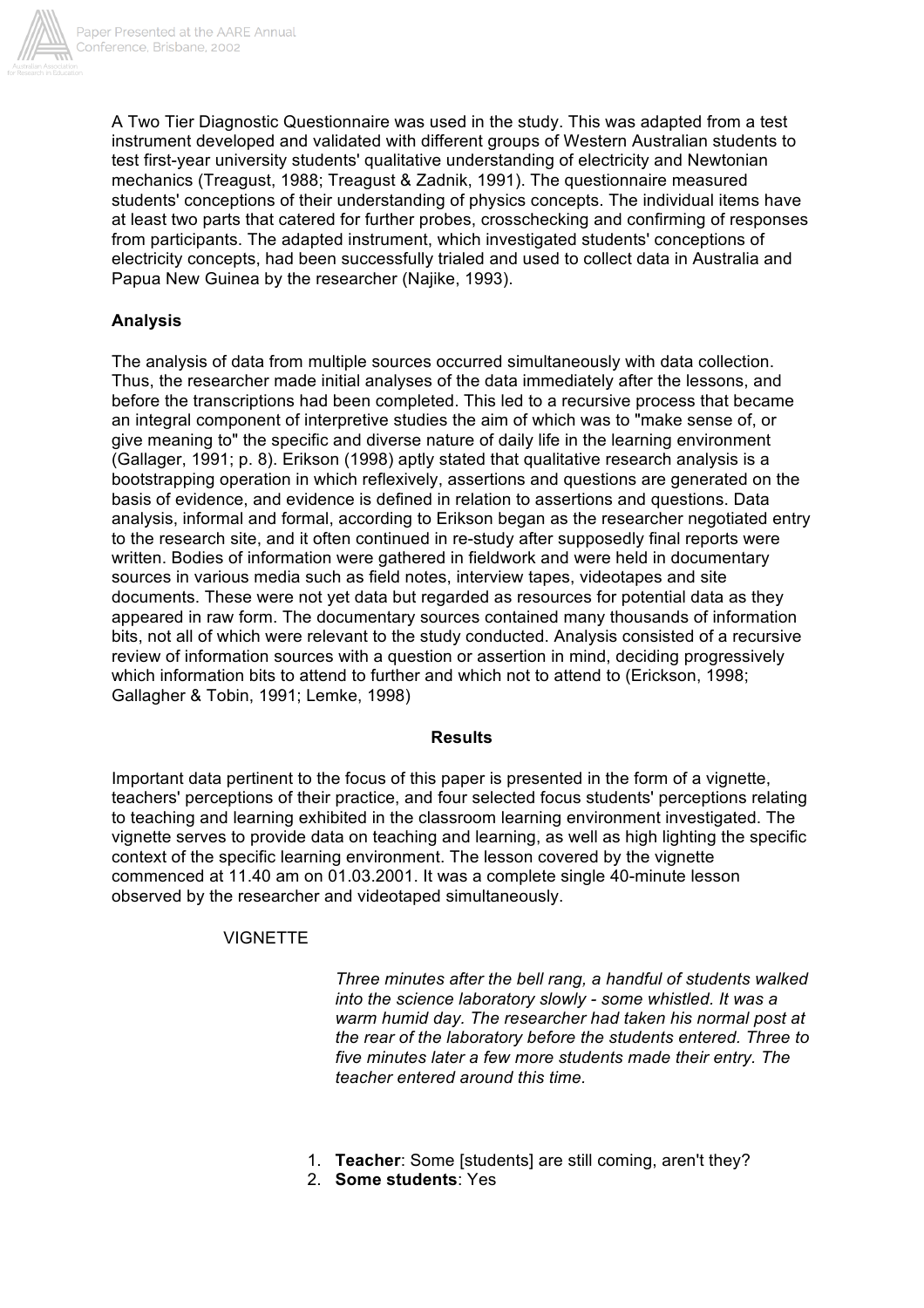

3. **Teacher**: Did I tell you about having lessons here?

*Students have been using a different science laboratory for their lessons previously*

4. **Most Students**: Yes

*By this time half the class were present. Most of these students were slowly opening their notebooks. They seemed to be talking among themselves in low voices*

5. **Teacher**: Make sure you have this sheet [referring to worksheet] with you plus the homework. We'll do the corrections [to the homework] now.

*David had the teacher's copy of a Worksheet that had problems for students to complete the previous day. The worksheets were part of the teaching activities included in the Teacher's guide for teachers to use. Students slowly opened their books. Some were mumbling. A few were looking out of the window. More students entered and found their places to sit.*

- 6. **Teacher**: May we continue now? ... Good morning class?
- 7. **Students**: Good morning Mr. Mark and Mr. Najike

*Some more students entered. The teacher hesitated, waited for the late students to settle down. Two students had no stools to sit on so they stood leaning against the bench.*

8. **Teacher**: Okay, enough of the noise. Open your books to the problems. Sit down;

don't make a lot of noise. Find a place to sit down.

- 9. Okay lets start the lesson.
- 10. We talked about static electricity in our last lesson.
- 11. What is static electricity? How do you define the term?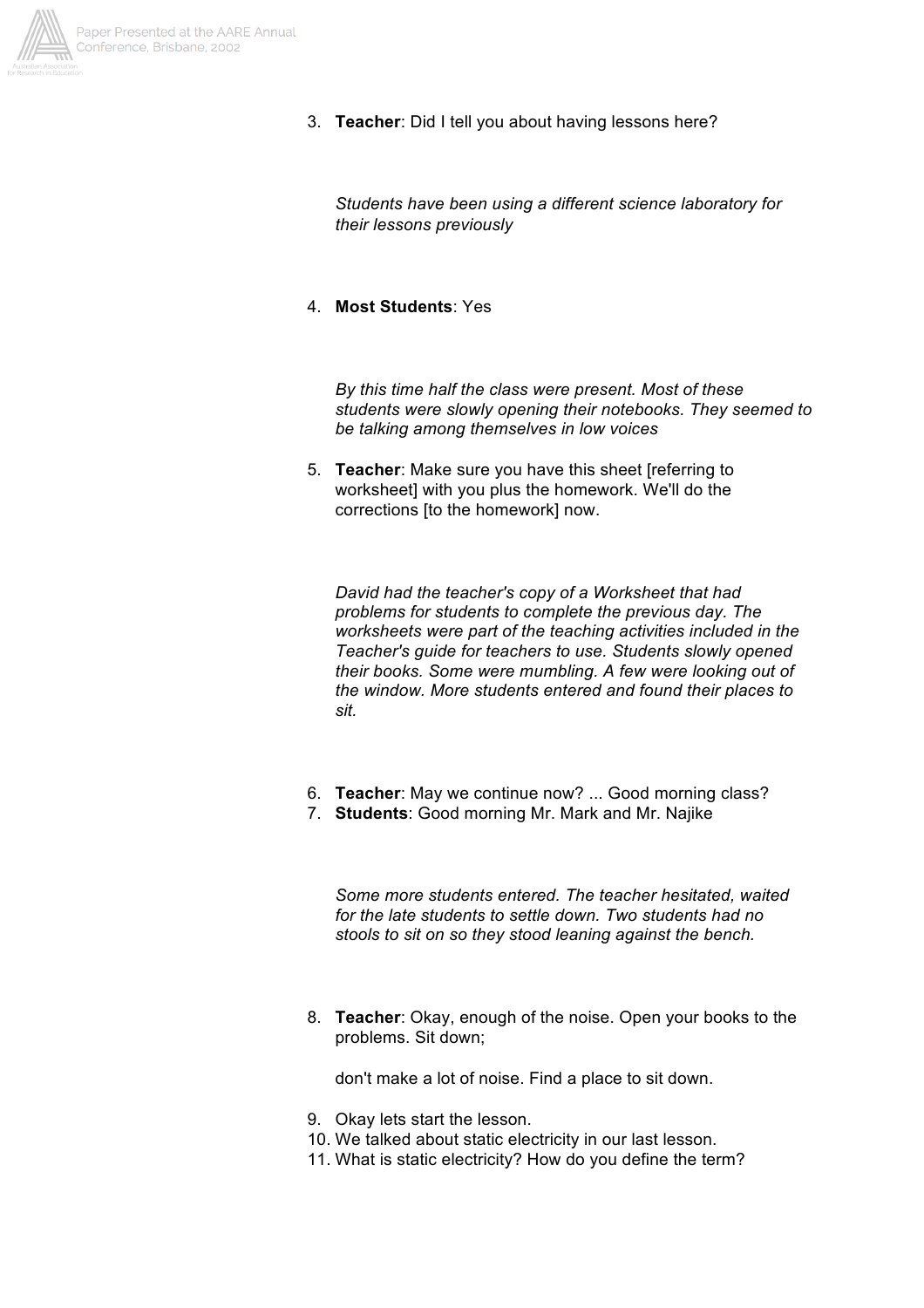

*There was no response from students. The teacher looked around the class for students' response. After a few seconds he tried to prompt students to respond. This was David's introduction to the day's lesson. He was attempting to review main ideas from the last lesson.*

12. **Teacher**: ...Give a try.

*David paused for a few seconds.*

- 13. **Some students**: ...Electricity at rest.
- 14. **Teacher**: Electricity at rest, that's what we said in the previous lessons.
- 15. How did we define current? Peter.

*There was no response from students.*

- 16. **Peter**: ...Flow of electrons
- 17. **Teacher**: That's what we said in the previous classes. As we discussed last time,

electrons are in every thing. Metals have electrons because they are made up of atoms.

- 18. What is an electron? ...Yes, Joshua?
- 19. **Joshua**: ...an electron is made up of charges
- 20. **Teacher**: Electrons are charges. Electrons exist in everything. What type of charge?
- 21. **Students**: Negative charge
- 22. **Teacher**: Very good, negative charges
- 23. In which direction in a circuit does the electron flow?

*The majority of students did not put their hands up nor made any attempt to respond to the teacher's question. Some students appeared to be busy writing things in their books. In many cases it was only when students were called by name that they responded.*

- 24. ...Paul?
- 25. **Paul**: Negative to positive
- 26. **Teacher**: Why is that? Paul
- 27. **Paul**: ...because negative terminal has lots of negative charges.
- 28. **Teacher**: We must not forget that. We say electrons are negative charges passing

from negative terminal where there are lots of electrons to positive terminals where there are fewer electrons.

29. Last lesson we did an experiment by rubbing a ruler. We said that like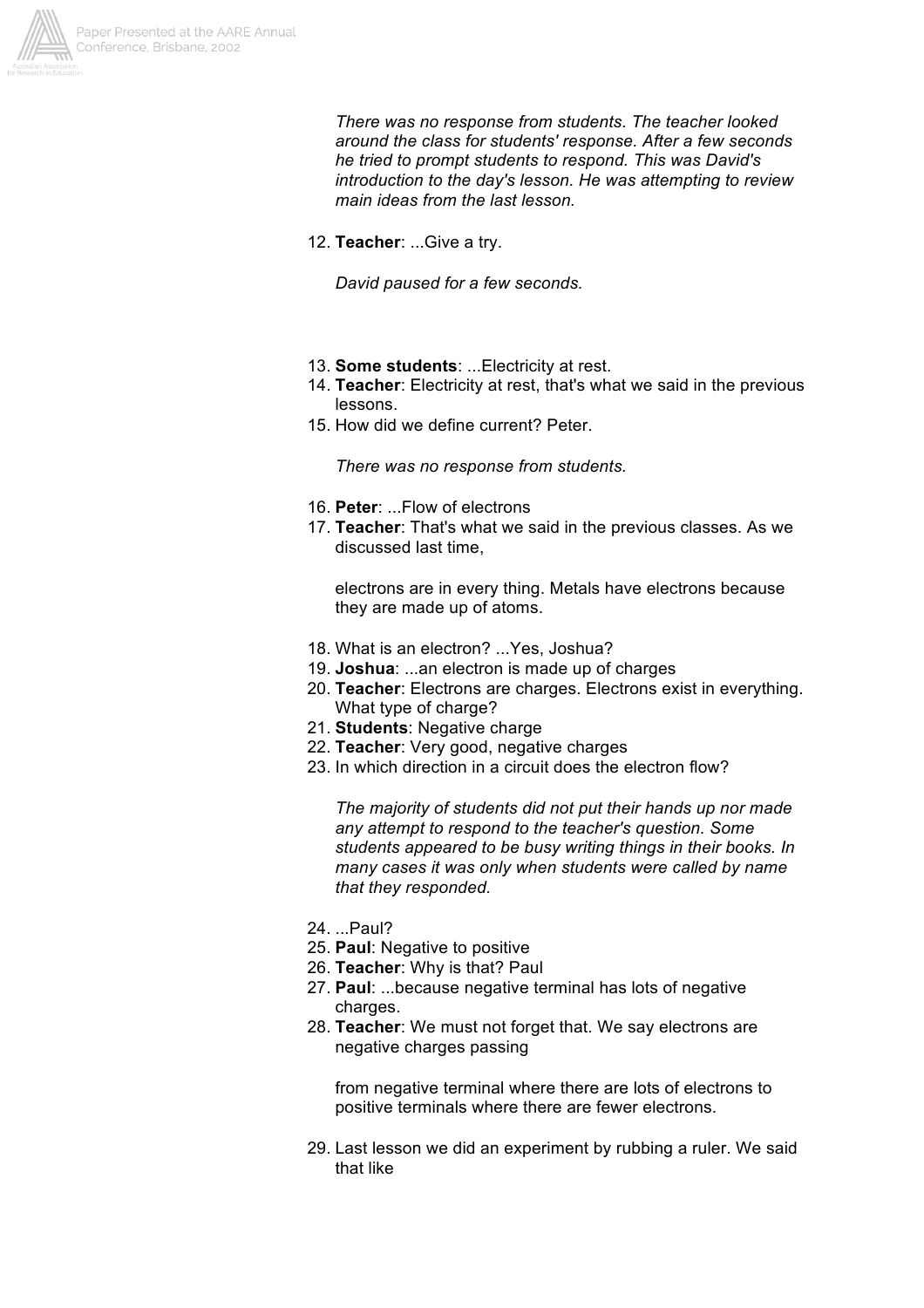

- 30. charges attract or repel?
- 31. **Some students**: Repel
- 32. **Teacher**: Unlike charges...?
- 33. **Some students**: Attract
- 34. **Teacher**: So when we rub a ruler against the hair of our skin, hair was attracted to

the ruler. Hair has surface atoms. That's what we learned in our last lesson.

Now I want us to complete this Worksheet.

*He showed the Worksheet to the class.*

- 35. **Teacher**: Take it out...
- 36. We have corrected the first stage, now we correct the rest of the problems.
- 37. I want a volunteer from each group to come and draw the circuit on the

board.

38. ...Rose, good you can come and do it...that's a rep. from Group 5.

*Rose was the group leader of Group 5 and took it upon herself to volunteer. Three minutes passed by where Rose copied onto the chalkboard a series circuit diagram from her notebook. Some students were talking away in little groups. Many students were writing things in their books with heads down, probably checking their work against Rose's on the chalkboard. In general, it seemed students were reluctant to respond to their teacher's questions unless they were specifically called by name to respond.*

- 39. **Teacher**: Thank you Rose.
- 40. The instruction says 3 dry cells connected to a light bulb and a switch also

in series... Does that drawing have 3 dry cells...?

*The teacher tried to lead the students along.*

41. This is a positive terminal...

*The teacher pointed at parts of the diagram while talking.*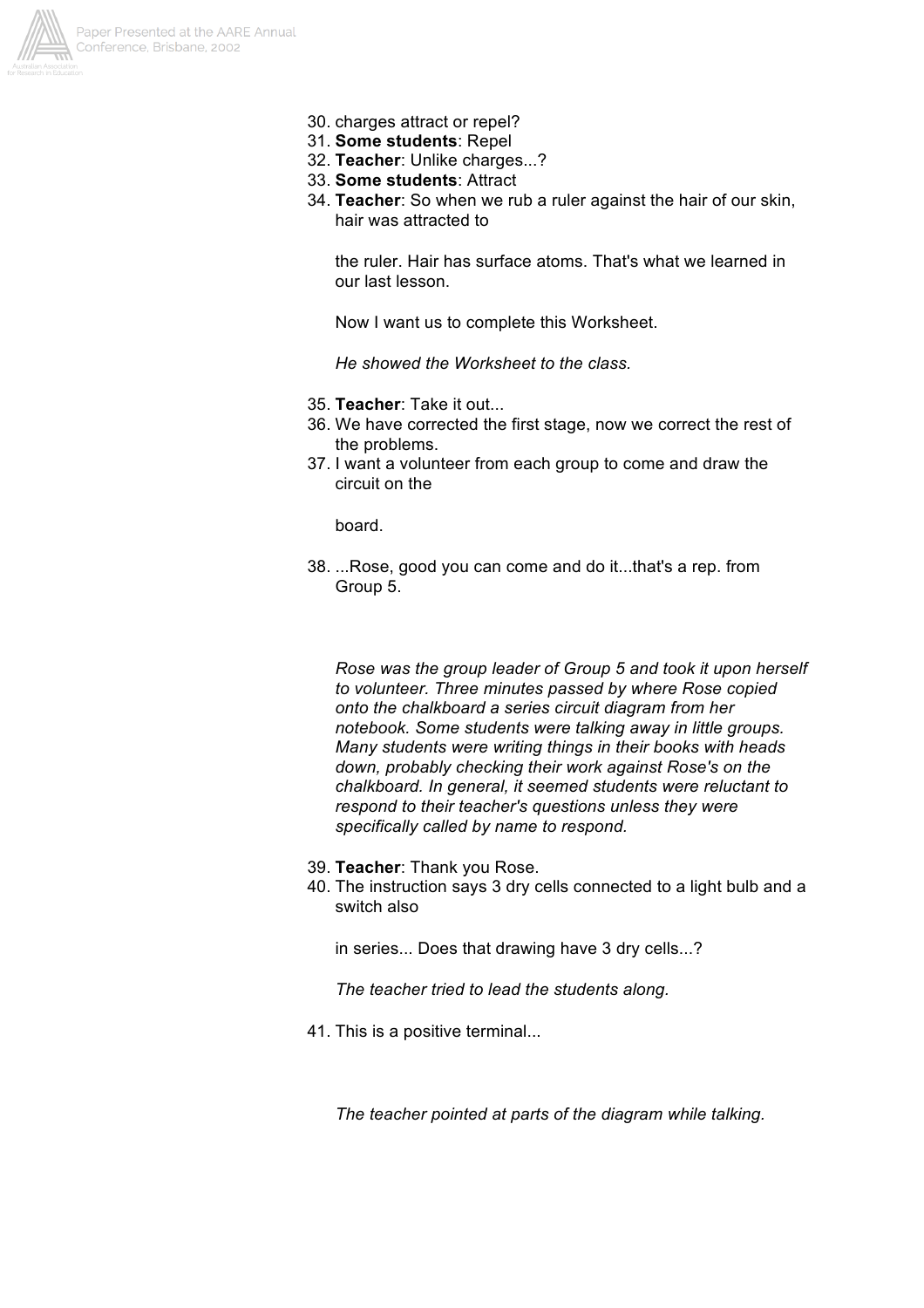

- 42. We have 3 dry cells, what else...this is a switch...good...
- 43. You should have something similar to this circuit.

*The teacher followed in the same manner to correct work with students from different groups giving answers on the board, which took 20 minutes. After this he handed out a new Worksheet with problems for students to do. The Worksheet was photocopied from the Teacher's Guide for Unit 9.2 on Electricity.*

44. **Teacher**: In tomorrows' lesson we will measure current and voltage.

*The teacher was referring to a planned practical session in which students would develop skills in taking current and voltage measurements using ammeters and voltmeters from a simple series electric circuit.*

*Five minutes passed in which students tried to solve problems on the new Worksheet.*

45. **Teacher**: Discuss with your friends. Share ideas.

*Noise came from the field nearby where some boys were playing touch rugby. The majority of students in this class were working at a leisurely pace. However, they were quiet and busy with their work. After another 15 minutes the bell rang signaling the end to this class.*

- 46. **Teacher**: Complete that?............ Yes or no?
- 47. Write your name at the top and I'll collect them. Tomorrow I'll return them
- 48. and we can connect these series circuits and do problems on them. If you
- 49. haven't finished, just write your name and hand in.

*Students were slowly getting up. The majority of students were still writing on the*

*Worksheets. The teacher urged the students to hurry because a class was coming in to*

*use the laboratory.*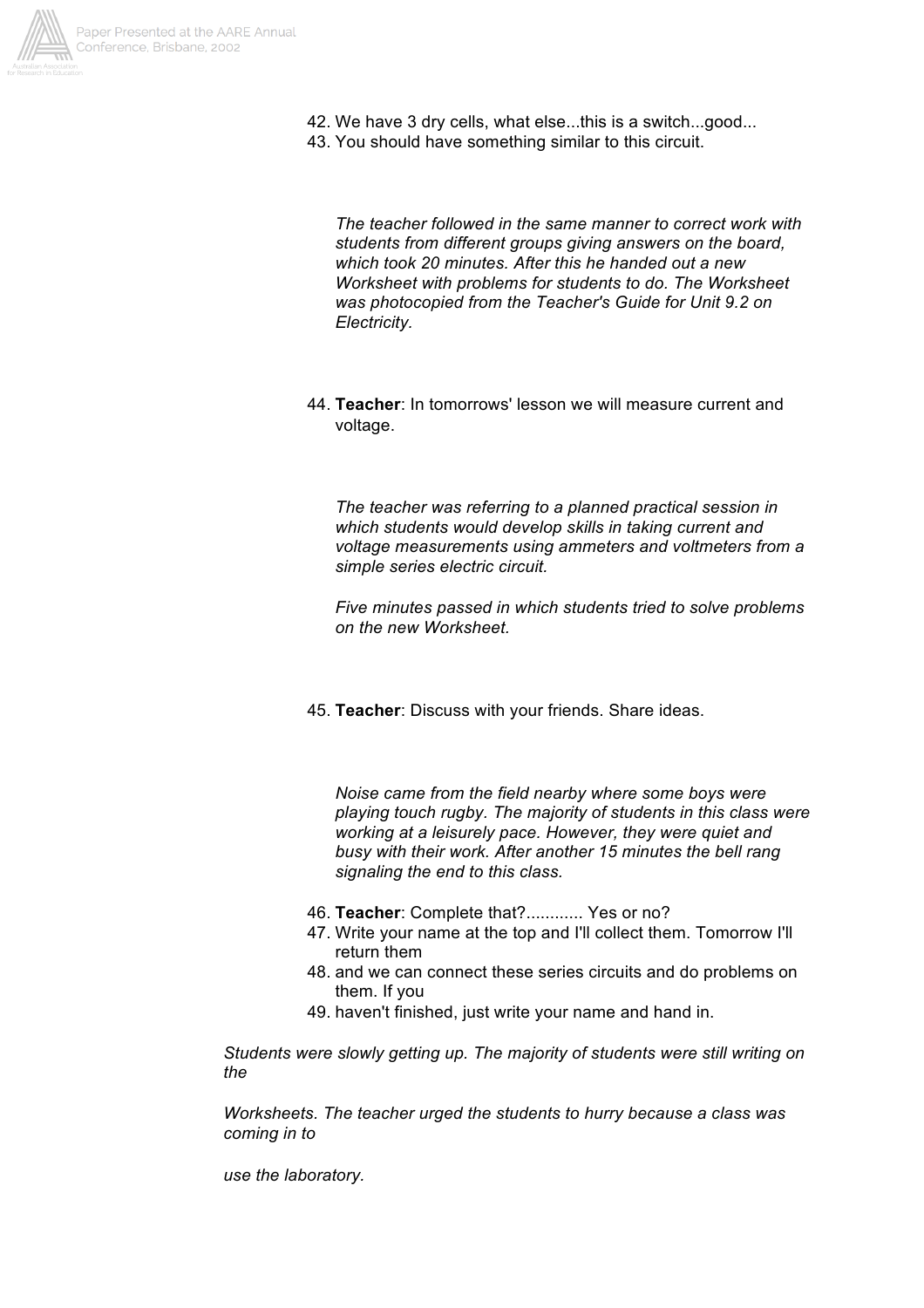

## **Interpretations from vignette**

The lesson highlighted in the vignette was a complete non-practical 40-minute lesson taught in the science laboratory in his usual way by the class teacher, David Mark (a pseudonym used). In the lesson David started off by reviewing important concepts on static electricity taught the previous day (line 17). Then he led students orally through the solutions to homework problems on a worksheet that was taken from the teacher's guide. At certain points in the lesson David asked students from each group to come to the front and write the group's answer on the chalkboard (for example, line 38). In general the lesson combined brief teacher explanation of important points (for example, line 14), questioning (for example, line 23) to test students' understanding, and student working on set problems (for example, line 36). The component on teacher explanation and questioning occupied a major part of the lesson, making the lesson more teacher directed and less student centred in nature.

Students' activities involved copying down notes on solutions to problems from the chalkboard and responding to the teacher's questions and instructions when required to. On many occasions students engaged in withdrawn non-participatory behaviour such as not responding to questions asked by the teacher unless specifically asked to by David, with their heads down and appearing to be busy copying notes (commentary after lines 23, 38). Some students were reluctant to participate fully in the classroom interactions with their teacher by asking questions and holding discussions in their groups (commentary after line 38).

In general, most students readily accepted what David taught without question and were reluctant to discuss subject content delivered through worksheet problems and experiments in student groups. Students showed limited evidence of taking responsibility for their learning, thus learning in this type of situation reflected a transmission perspective. This situation is reminiscent of assumptions made from transmission perspectives a few decades ago about learners, including the "tabula-rasa" (Gilbert, Osborne, & Fensham; 1982) and "teacher dominance" (Osborne & Freyberg, 1985) assumptions. The former assumes learners have a blank mind which can only be filled by the teacher or textbook author. The latter assumes learners have prior ideas related to topic under instruction but these ideas can easily be replaced with scientifically correct ideas at school. Thus, learning in this environment was seen as the transferring of knowledge from the teacher to the students, usually in the literal sense. The teacher dominated and directed teaching and learning while students became passive recipients of knowledge.

In the view of the researcher, (who is an insider familiar with the cultural and education situation in Papua New Guinea, and having had the benefit of both Papua New Guinea and Australian training) a large component of students' behaviour demonstrated in class was being derived from the students' epistemological stances based on their traditional worldviews. Students understood that as learners they should accept all information provided by the teacher (knowledge provider) without question. As students they should respect their teacher, thus allowing him to dominate, controlling all activities in the classroom. For students to take responsibility for their own learning was not acceptable and was seen as undermining the authority of the teacher, very much similar to teaching and learning in the informal traditional learning situation in the villages of Papua New Guinea (Maddock, 1983; Pauka et al., 2000; Taylor, 1997; Waldrip & Taylor, 1999).

#### **Teachers' perceptions of teaching and learning**

Interviews were conducted with teachers who were currently teaching Grade 9 or have had taught Grade 9 science in the past two years. One of these teachers was David who was the class teacher of the class participating in the study. David was a young recent graduate from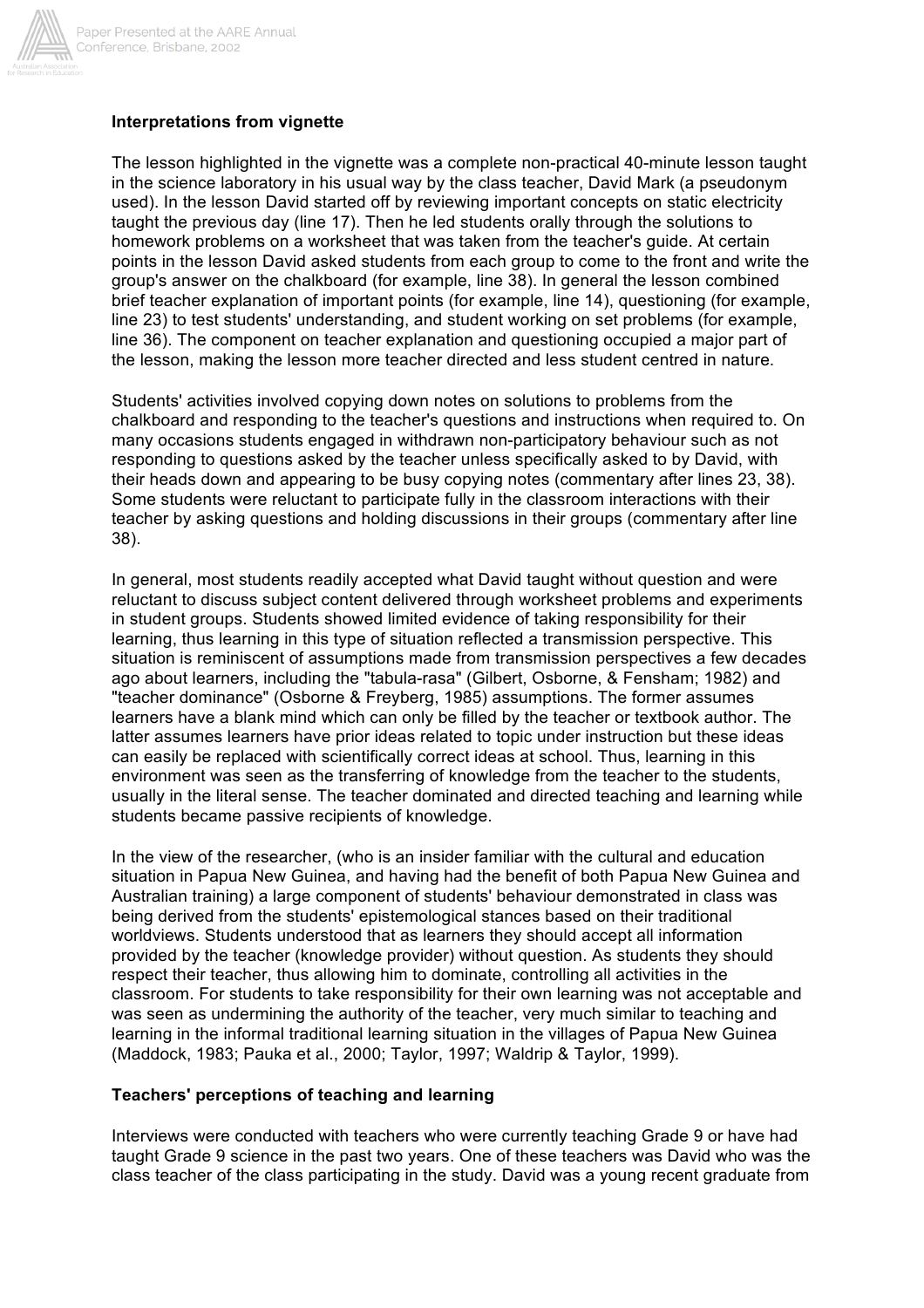

University who had completed a Bachelor of Education Degree in Science Education. He considered his teaching role to be a facilitator whose task was to promote group work and greater student participation in class. He preferred to see students asking questions and actively participating.

> ...I think students should be participating and answering or asking questions if they are not sure of anything (Teacher Interview: David 13.03.01,line 25)

He had students sitting in groups for practical work and worksheet problem solving. Through questioning techniques David encouraged students to participate actively in the classroom. However, despite his efforts learning in the classroom was largely teacher-centred and resorted back to the traditional didactic, chalk-and-talk expository style. For example, see the following two excerpts, one from the researcher's field notes dated 13.03.01 and the other by one of the teachers interviewed:

I observed period 1 and 2 science lessons on " Electrostatics." I was

unable to record on tape this particular lesson because there was a power blackout at 8:25 AM that lasted 25 minutes.

The lesson commenced with an introduction that quickly summarised the main points of the last lesson and made links to today's lessons. Then David wrote notes on the chalkboard for students to copy into their books. The next activity for David was to explain what electrostatics was with the aid of a simple demonstration.

The practical activity students did was simple and did not require extra equipment. They needed a polystyrene ruler that they rubbed against the palm of their hands and held within a few millimetres of the back of their hands. The electrostatic force present on the side of the ruler made hair on the back of their hands stand up, being attracted by the electrostatic forces. David facilitated student discussion on the outcome of the activity but as usual he was doing most of the talking with minimum input from students in the form of short responses to David's questions. The lesson concluded with David reinforcing main points about electrostatics. Overall, this lesson was teacher-centred and didactic in nature. (FN13.03.01).

...teachers tend to be more or less the blackboard and textbook teacher in the science classroom. (Teacher Interview: Norman 13.03.01, line 8)

Practical sessions became fewer in number as the unit progressed due to lack of apparatus and materials. Another teacher interviewed felt that "...some teachers wanted to conduct practical sessions but were constrained by the time factor, overloading of teaching hours, and the unavailability of basic science equipment in the laboratories" (Teacher Interview: Norman 13.03.01, line 9). It was not unusual for David to move apparatus across from the senior Grade 11 and 12 laboratories for his class to use when they were not in use in the senior laboratories.

... We don't have enough materials in the schools like the apparatus and these electrical appliances, meters, voltmeters, ammeters which I can give to the students to help them learn things better. (Teacher Interview: David 13.03.01, line 42)

David did make attempts to involve students during the lessons through questioning techniques and practicals. Despite his efforts the large student number and heavy workloads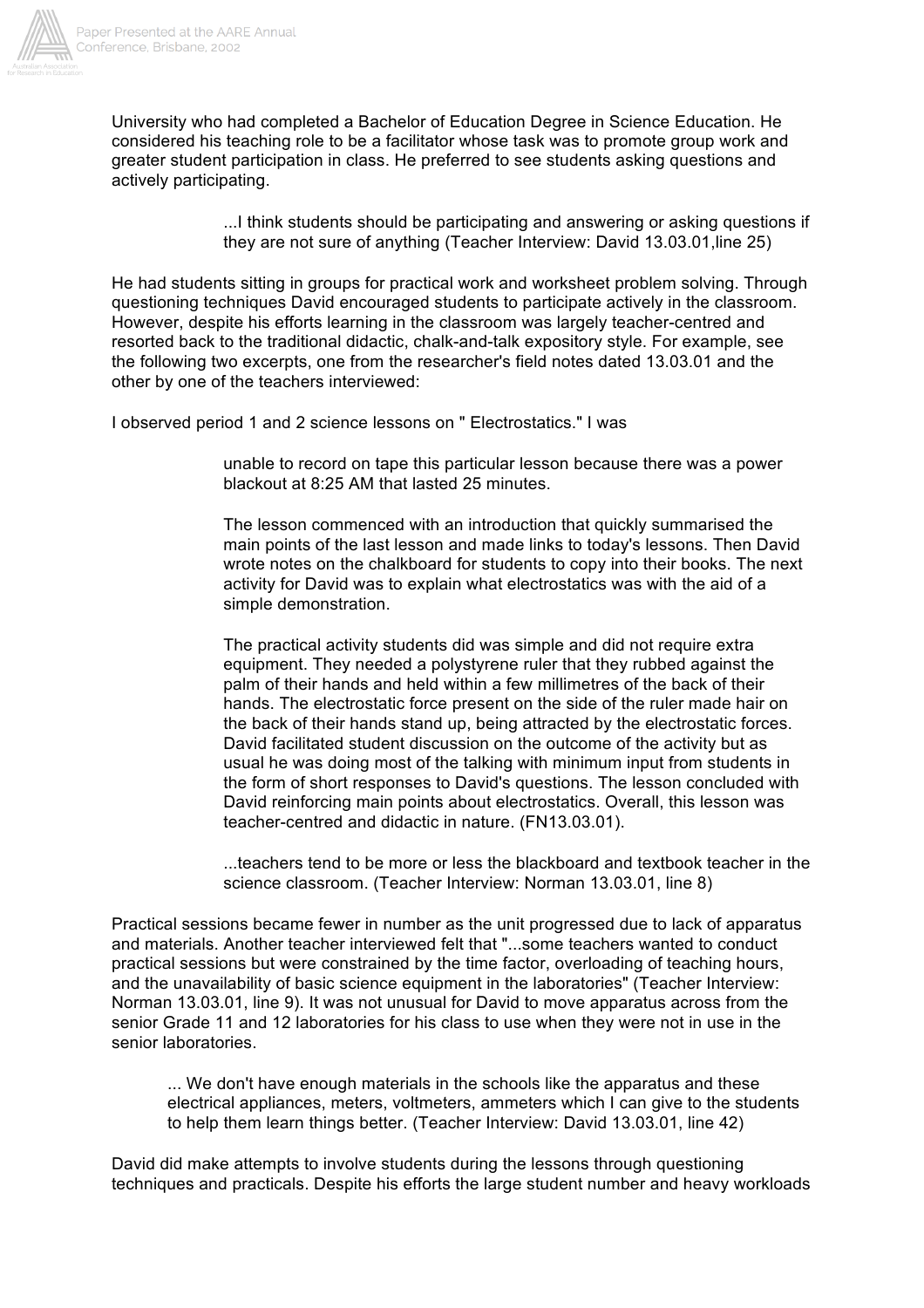

hindered his efforts to introduce any real improvements in student active participation in the classroom. For example during the first week of observations in the classroom, it was easy to notice the above features in the learning environment. The excerpt from field notes describing a lesson in the first week of observation provides some evidence below.

Observed a period 5 lesson taught by David on 01.03.01.

- 1. Due to the large number of students in this class (22 female students and 21 male students), time is taken up for students to settle down in their groups.
- 2. There seems to be just enough space for students in the science laboratory. However, there were three students seen leaning against the benches because they have no stools to sit on. It is not easy for the teacher to move around the benches to attend to students requiring help.
- 3. As usual the teacher has a full teaching day today. The heavy teaching commitment tends to affect his movement from one class to another. He comes a few minutes late to the science lesson during period 5.
- 4. I continued my background interviews with students today.

This was a lesson taught in a single 40 minute period on Humidity that was the last lesson taught before lessons on electricity commence. Students' active participation in class was minimal. The lesson was very much teachercentred. (FN01.03.01)

During one of his interviews David felt that ... "from the general impression what [he] can say is that students tend to see things a bit hard and so at times [he] needed to break concepts down and explain things in more details for them to absorb" (Teacher Interview: David 13.03.01, line17).

David believed students in his class learned well by absorbing science concepts and ideas in small amounts, suggesting a transmissive model of learning. The existing culture in the classrooms promoted a didactic approach to teaching with the sole purpose being for students to pass examinations in contrast to meaningful learning. This situation is also the case in Fiji (Taylor, 1997) a neighbouring Pacific Island state similar to Papua New Guinea in many ways.

David possessed a strong view that his task as a teacher was to ensure that his students understood the science concepts he taught in class. As he stated below, he was concerned that students have difficulty with grasping concepts in science that were abstract.

> ... It's not like other topics where things can be seen, felt, ...like ecology where they study the environments and the animals, where they see things with their eyes...in real sense. But to do with electricity, it's a bit abstract.

...So from the general impression I can say that students tend to see things a bit hard. So at times I need to break concepts down and explain things in more details for them to absorb. (Teacher Interview: David 13.03.0 1, line 14)

David's colleague, a teacher of five years experience felt that teachers were more or less "blackboard and textbook teachers" (Teacher Interview: Norman 13.03.01, line 7).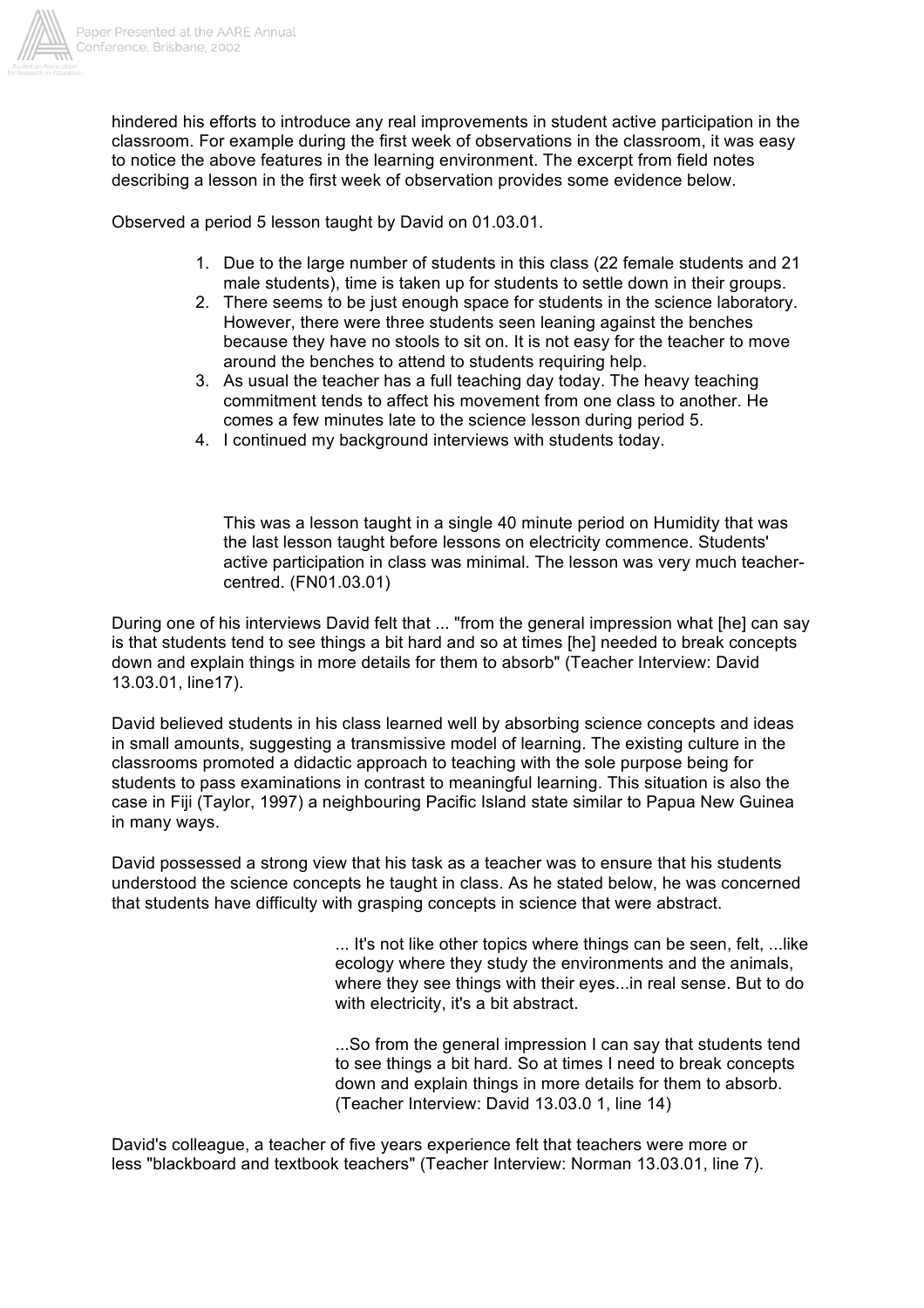

David aptly summarises the teaching and learning process in the classroom environment observed as follow:

...Teachers tend to take the whole time to teach them. Students observe only.

(Teacher Interview: David 14.04.01, line 252)

In general David faced obstacles in his attempts to teach in the way he was trained to teach at University. Resource constraints and the contemporary teaching and learning cultures at school affected his outlook on teaching and learning. He was mindful of the informal traditional teaching and learning approaches inherent in students which influenced his practice in class.

**Researcher**: The students seem to accept what you tell them easily.

**David**: Yes, that's one thing that I see. Students don't tend to be asking questions. They think

> what the teacher says is all true and they don't need to question the teacher as the master of knowledge. I myself think that's not true. Sometimes I'm bound to make mistakes. What I put on the board and what I discuss is accepted as the knowledge which they come to learn and gain. So they accept everything that I say.

**Researcher**: Why do you think they have this attitude to accept what teachers tell them?

**David**: I believe it has to link back to their culture. From [our] Melanesian culture we

> believe that what an elderly person or somebody who is higher in status tells us anything we just accept it as it is true or correct. So culture has to contribute here. So it has determined how they think. Ways of doing things and accepting things has already been determined by the culture. So when they get into the classroom they think that I as a teacher I am somebody higher in status, and what I say is true and they just accept it. In Western countries it's a bit different. Students don't see things like that, they ask more questions and express their curiosity to learn more than just letting teacher becoming dominant over everything inside the classroom. It is the culture that determines the way students learn. (Teacher Interview: David 11.04.01, line 190-212)

## **Selected focus students' perceptions of teaching and learning**

In Table 1 the focus students' backgrounds, VOSTS results, and Diagnostic Test results are shown.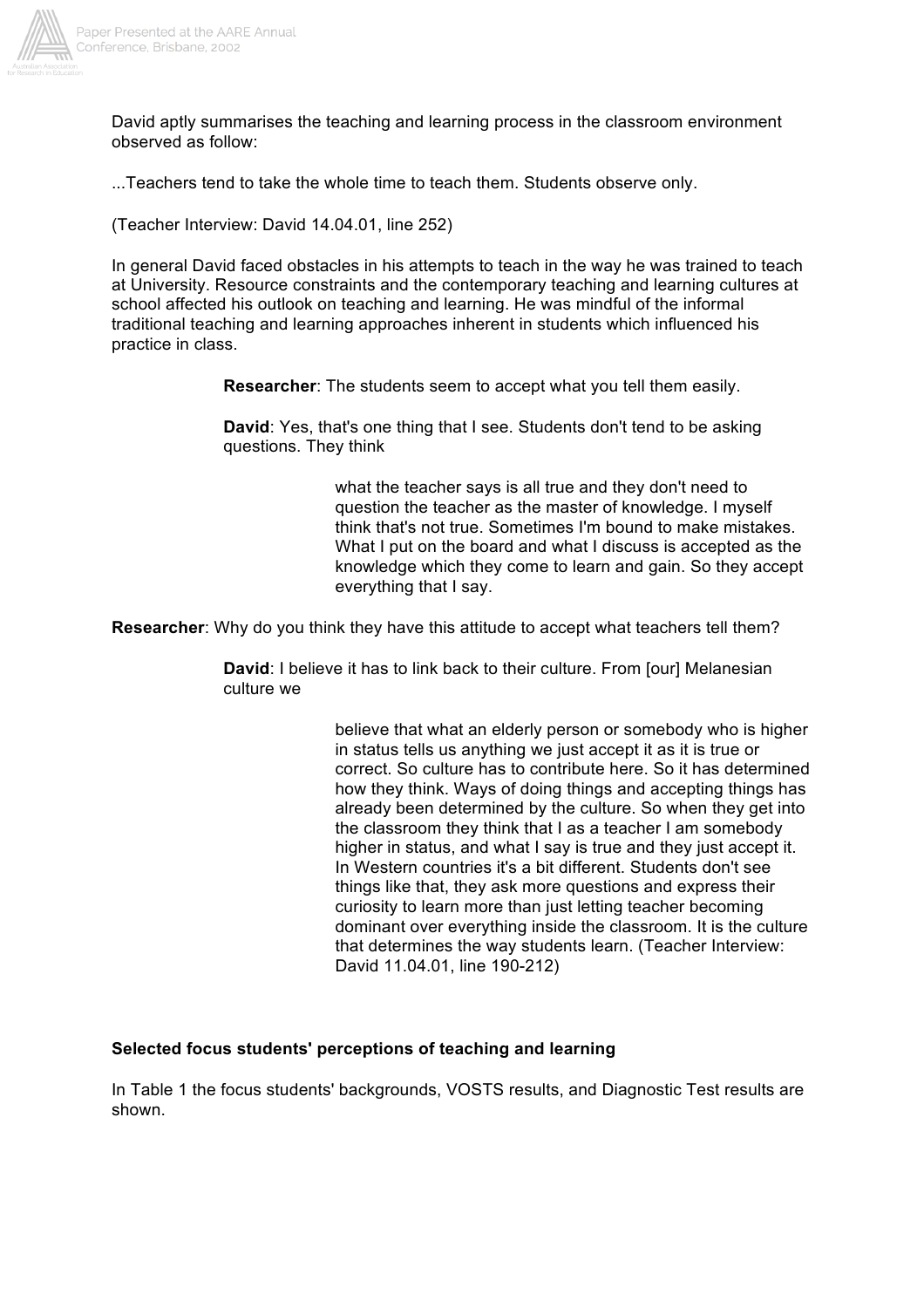

# Table 1.

# *Comparison of Focus Students*

|         | Student's Background | View of Science<br>from VOSTS | Diagnostic Test<br>Score |
|---------|----------------------|-------------------------------|--------------------------|
| Allison | City                 | Canonical                     | 30%                      |
| lan     | Rural                | Transitional                  | 30%                      |
| George  | Town                 | Canonical                     | 55%                      |
| Demi    | Rural                | Crude/naive                   | 55%                      |

Students in the class were grouped under three categories of rural, town and city; determined by where they attended primary school and spent most of their early years. A Student's background information was significant in providing clues to the level of the student's exposure to modern technology. For example, students who lived and attended primary school in a rural community in Papua New Guinea had less experience with say computers compared to their counterparts in town or city schools who have access to such modern technological equipment. The third column of Table 4.1 indicates the student's predominant view about science derived from the VOSTS questionnaire. Each students' view about science had been classified as either canonical, transitional or crude/naïve depending on the nature of their responses on eight VOST items explained earlier under data sources. These classifications were developed and validated with the assistance of two experienced tertiary science educators. The diagnostic test results in the last column of Table 1 display a score reflecting the correct responses received from students. These scores inversely correlate to the students' level of misconception encountered in the understanding of basic electricity concepts on the Two Tier Diagnostic Test Questionnaire. Thus, the higher the score on the Two Tier Diagnostic Test, the lower is the degree of alternative conceptions registered by the instrument.

To understand the focus students' perspective on teaching and learning in the classroom environment, data on each of the four selected focus students is discussed.

## **Perspective 1: Allison**

Allison was 15 year old and attended community school in the city of Port Moresby before transferring to her home province with her family recently. She enrolled at a top-up community school near her village just outside the town boundaries in order to complete Grades 6, 7 and 8 before proceeding on to high school studies. Allison showed reluctance to neither discuss problems with her peers nor ask questions in class and kept to herself on most occasions. As stated by Allison, she believed she was an independent worker, always trying to find out answers herself and not learning from others. "I just like to do research on my own and ...I don't like to learn things from others. I want to learn on my own " (Student's Interview: Allison 01.04.01, line 31).

Allison did not believe in collaborative group work in class during practical and problem solving sessions to enhance learning. The reason given for her behaviour was that she did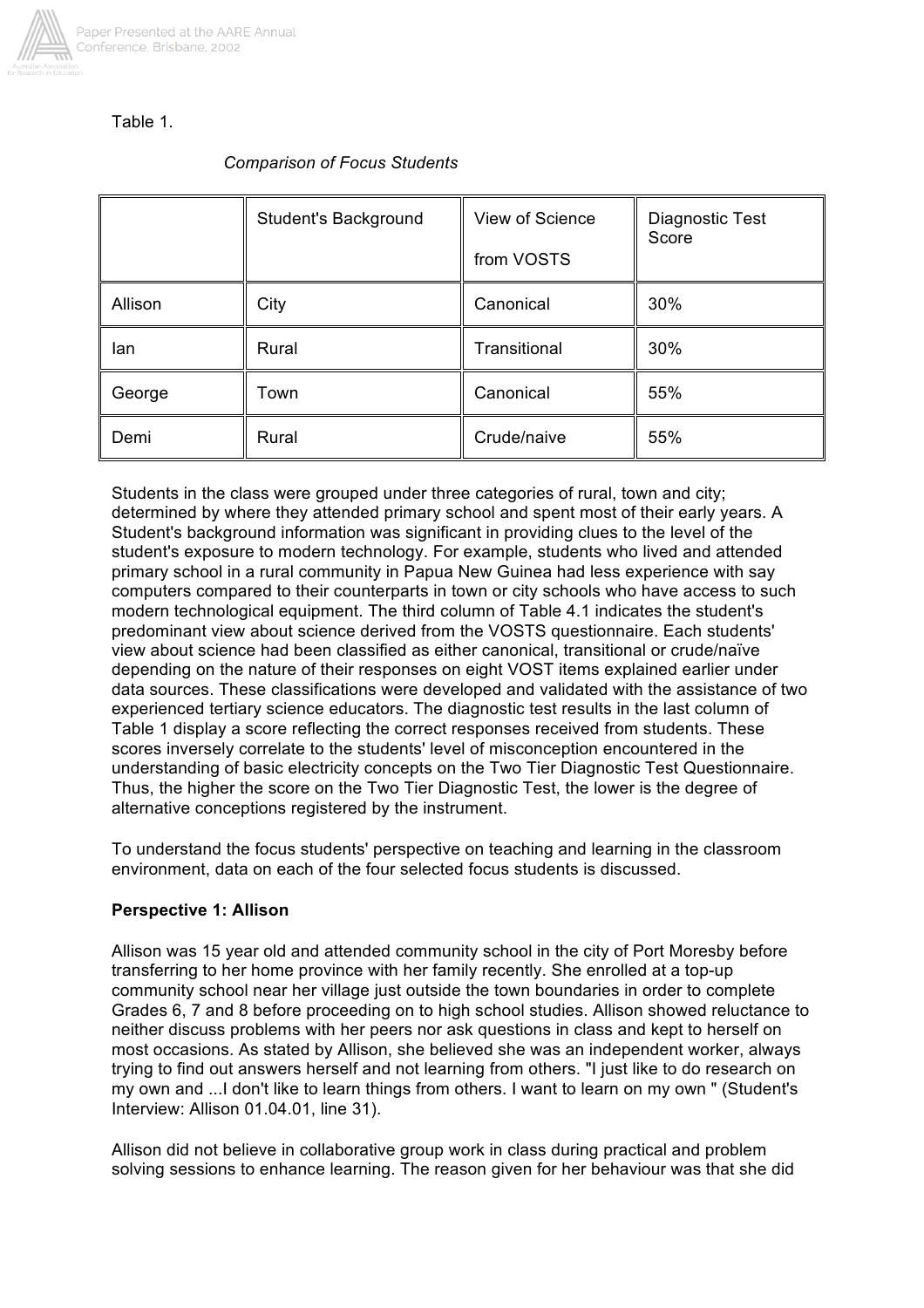

not trust her peers because they were not experienced. She preferred to discuss schoolwork with experienced people such as her teacher, who she highly respected.

> **Researcher**: Now when you are in class I notice that you normally sit on your own. You

> > don't discuss things with your friends...now why is that?.. are you shy with your friends or you find the lessons clear and easy to understand.

**Allison**: Like... as for myself when I see things that are easy I don't try to discuss.

**Researcher**: Now when you find things hard what do you do?

**Allison**: I just like to do research on my own and ...I don't like to learn things from

others. I want to learn on my own.

**Researcher**: How about discussing problems with others?

**Allison**: Like experienced people is ok but ...

**Researcher**: Not other students who are not...

**Allison**: I don't trust them and I don't like to talk to them. (Student Interview: Allison

01.04, line 15)

As far as teaching and learning went in her classroom learning environment, she believed David was doing a fine job as a teacher.

> **Researcher**: You are free to comment on the science lessons and whatever that goes on

in the class.

**Allison**: I like the teaching by Mr. Martin. (Student Interview: 13.03.01, line 43)

#### **Perspective 2: Ian**

Ian was 18 years old and came from a rural village higher up in the mountains to the west of the main town. He attended a Community school near his village doing Grades 1 to 6. Due to the local school not being a top up, offering Grades 7 and 8 he transferred to another Community School in town to complete his primary education. His parents were subsistence farmers with no formal education. Their life style was very much unchanged by the influence of modern technology. They lived most of their daily lives as their ancestors did for many years.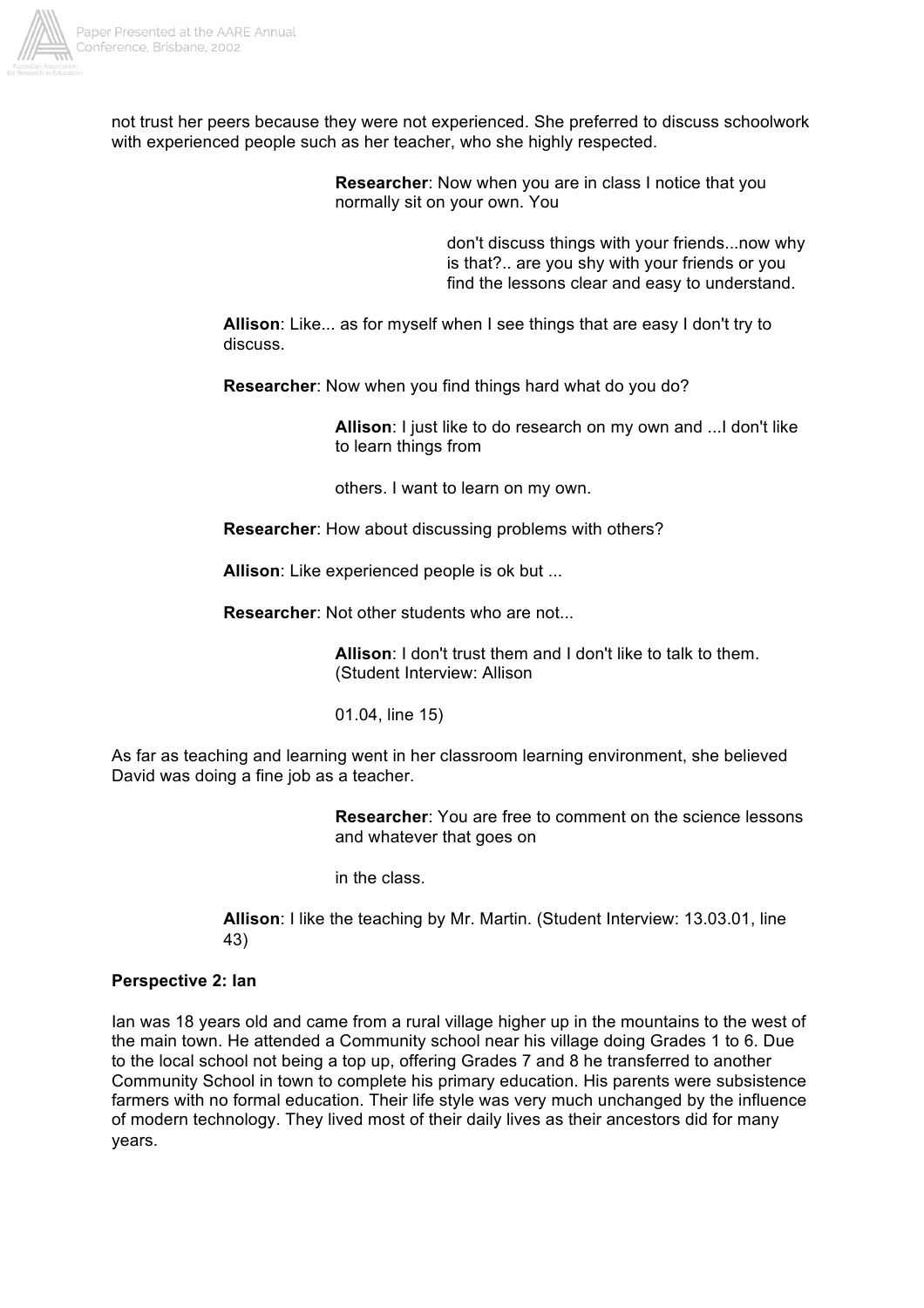

As shown in Table 1, Ian displayed transitional views about science on the VOST test that was indicative of his views of science making transformations from a crude, naïve understanding to one which was approaching canonical state. In class he was enthusiastic and regularly responded to David's questions. To Ian, the teacher was always pleasant and very helpful to assist students better understand what he was teaching them.

> **Researcher**: What we are going to do is ask you a few questions on science and you will

answer as best as you can - Did you understand the topic electrostatics taught on

Tuesday?

**Ian**: ......(No response)

How do you find the teacher's lessons?

**Ian**: Its alright. Mr Martin is a good teacher.

**Researcher**: Why?

**Ian**: Because.... He explains things clearly and is...helpful.

**Researcher**: How is he helpful?

**Ian**: ...He explains very clearly... He is helpful. (Student Interview: 14.04.01, line 5)

Ian's views of science were positive and he displayed enthusiasm towards learning in a classroom-learning environment. He was happy with the way David taught the class.

## **Perspective 3: George**

George was 16 years old and came from a family who enjoyed a high socioeconomic status. Having completed Grades 1 to 6 at a nearby Community school to his home, he went to High School to do Grades 7 to 9. Thus, George did not attend a top up Community School. George did exhibit canonical views about science. Of the 20 town students in class, George was one of 2 students and one out of seven students in the entire class of 43 students to register canonical views about science (refer, table 4.1). George portrayed an image of a serious student who wanted to make the most of the opportunity to learn presented before him. He readily participated in the experiments conducted during the practical sessions. On a number of occasions he appeared bored and not challenged enough but did not let his teacher know about it. Despite his strong views about the lessons he showed respect for his teacher.

> **Researcher**: Take a seat George, I am going to ask a few questions about the science

> > lesson we had yesterday and the day before. George, how do you find the lesson in electricity covered by Mr. Martin?

**George**: Most of the exercises Mr. Martin gives to us are easy.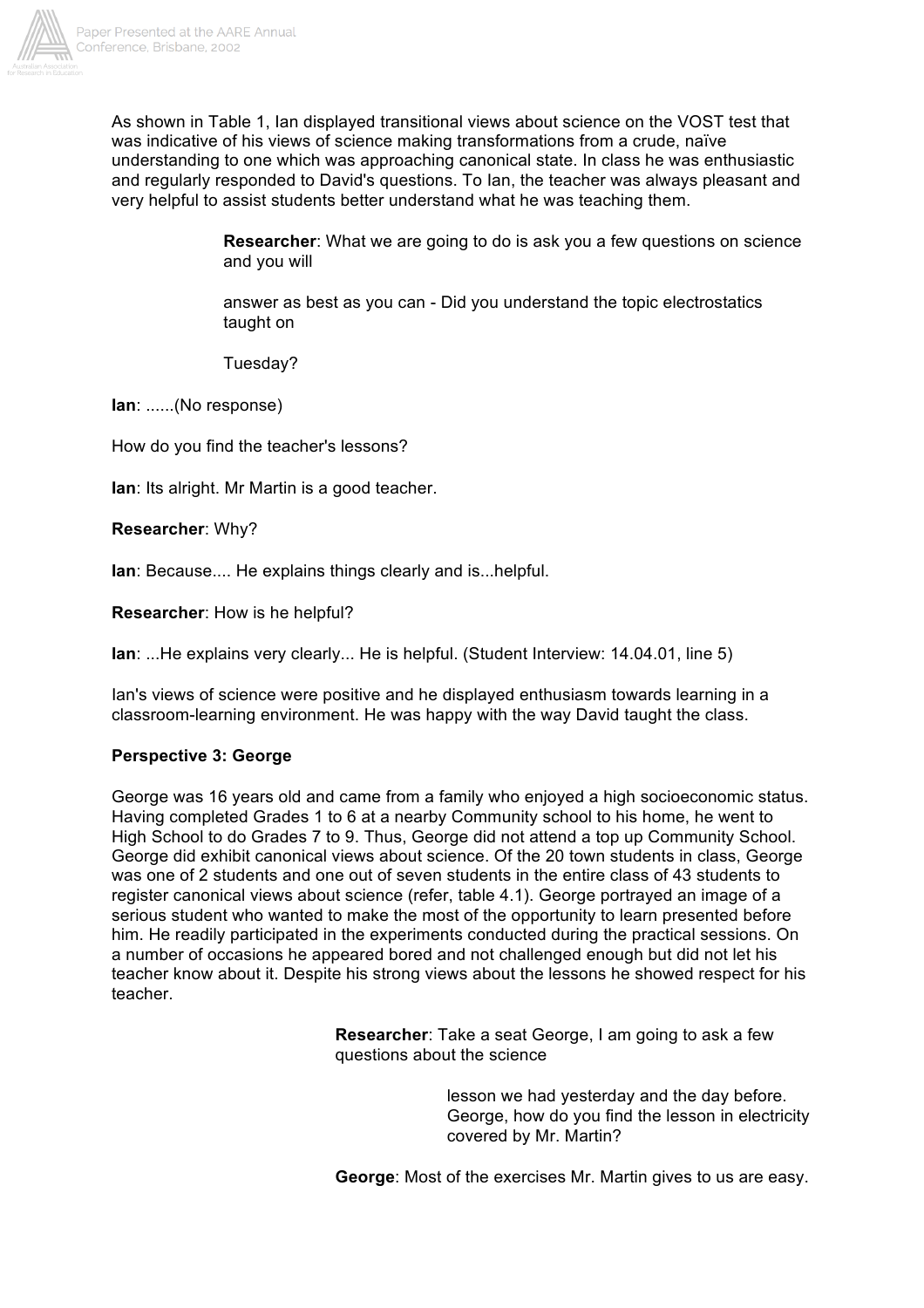

**Researcher**: Easy?

**George**: Yes

**Researcher**: Why do you say it is easy?

**George**: Because..........its not hard to do.

**Researcher**: Did you go to North Side for grades 7 and 8?

**George**: No, here

**Researcher**: So you did grades 7 and 8 here?

**George**: Yes

**Researcher**: So what topics (in electricity) did you cover?

**George**: Electricity...circuits and all those things

**Researcher**: So what you are learning now is all revision?

**George**: Yes. (Student Interview: George 27.03.01, line 21)

#### **Perspective 4: Demi**

Demi was a 15-year-old female student living 18 kilometers out of town in a bush material house without power and running water. She completed grades 1 to 6 in a nearby Government run Community School before attending schools in town. On the VOST test, Demi exhibited views on science which were considered crude/naïve. She was one of 6 out of 12 rural students in class who showed crude/naïve views of science. Demi was a very quiet person in class who only responded when approached. Her participation in class activities was minimal. She had somehow missed units in electricity taught in Community school.

> **Researcher**: How do you feel about your science lesson today on electrostatics? Was it easy to follow or

was it hard?

**Demi**: Some of them easy and some of them hard. Mr. Mark's tries his best to help us. He is okay.

**Researcher**: Which parts were hard?

**Demi**: ...(no response)...

**Researcher**: You went to Komiufa Primary. Was it top-up school?

**Demi**: No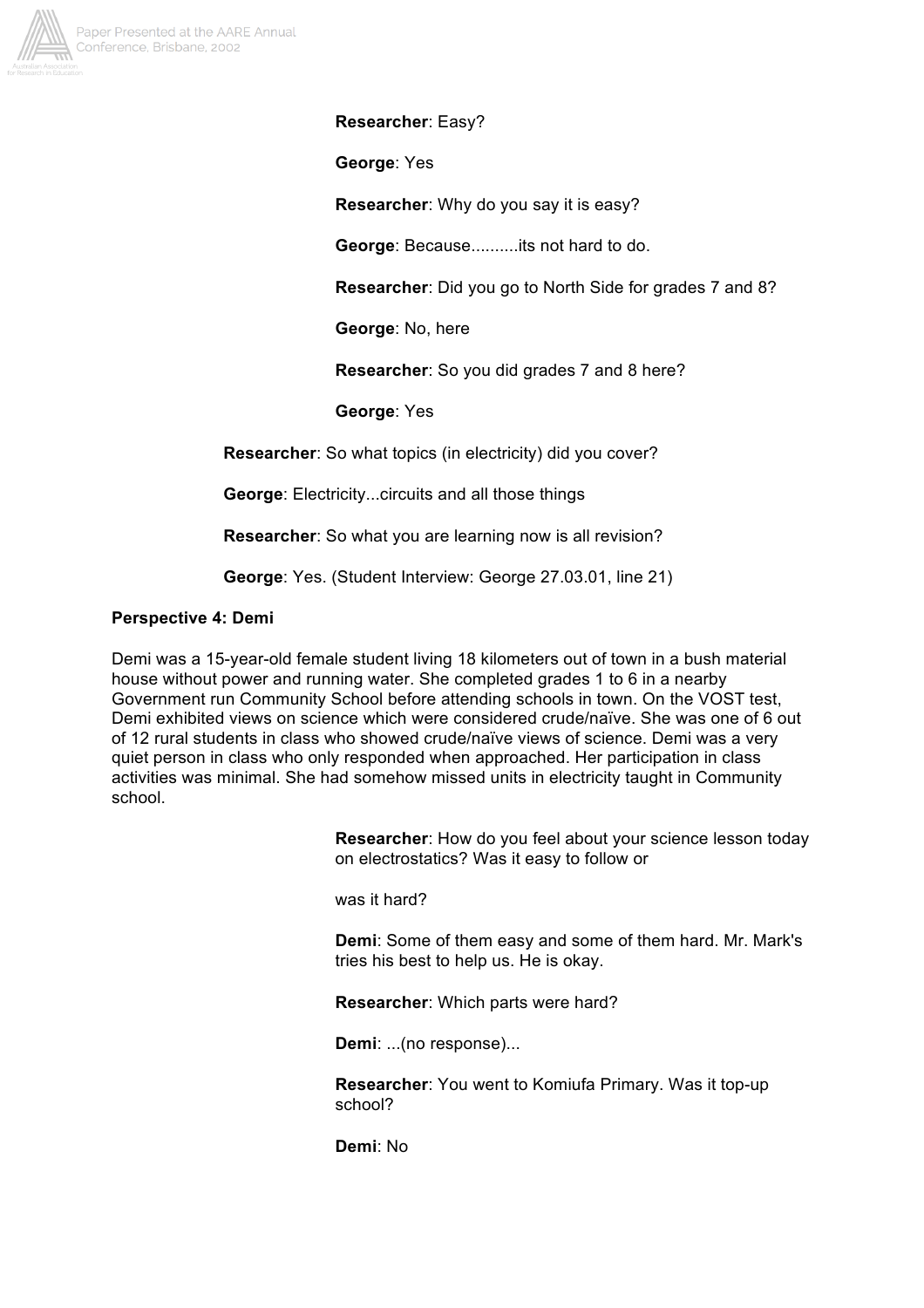

**Researcher**: Did you do electricity there?

**Demi**: No

**Researcher**: So this is your first time to learn electricity?

**Demi**: Yes. (Student Interview: Demi 13.03.01, line 5)

# **Summary**

The case study served to expand on the information about the teaching and learning activities that featured in this particular classroom from the perspective of the focus students. The focus students accepted their teacher's style of teaching even though George thought most of what was taught was easy to understand as they had been taught earlier in Grades 6 and 7. George was unable to talk to the teacher about how he felt about the lessons. The behaviour of the focus students was generally one of respect and obedience to their teacher, very much inline with teacher-student relationship under the informal traditional teaching and learning styles.

# **Discussion and conclusion**

This paper has attempted to report a small portion of a wider study undertaken in Papua New Guinea which investigated and interpreted the teaching and learning of an abstract science topic of electricity in a Grade 9 classroom. The part of the study reported in this paper has provided an insight into teaching and learning practices in one high school classroom environment in Papua New Guinea. Two central tendencies that emerged from the study are reported below.

First, the study confirmed existing literature on the subject that in the classroom investigated, teaching and learning strategies remained basically teacher centered and involved low-level cognitive structures such as rote learning. There was less emphasis on meaningful learning and the long-term retention of science concepts was not an important consideration in the enacted classroom practice observed. It became obvious towards the end of the study that this mode of teaching and learning highlighted above had become part of the culture of teaching and learning science in this particular school at Grade 9 level. On many occasions David found himself in a situation where he was forced to adhere to the established culture.

Second, findings showed that the students displayed behaviour that was usually present in the informal traditional teaching and learning environment in Papua New Guinea. These included students' tendencies to exhibit non-participatory behaviours such as reluctance to ask questions, not responding to the teacher's questions unless specifically asked, and waiting on the teacher to provide most answers to questions on worksheets and exercises. In practical sessions the teacher was usually expected to show students in a detailed way how to connect electric circuits. These observed aspects of students' behaviour during teaching and learning in this classroom were congruent to the researcher's experience of classroom teaching in schools in Papua New Guinea. In the informal traditional teaching and learning situations of story telling and apprenticeship type model, students listened and learned by imitating what they saw over a period of time. In the classroom environment studied students seemed to display these same behaviours which contrasted with the teacher's expectations of students. David expected students to ask questions, and be responsible for their own learning by participating actively in student centred activities in class.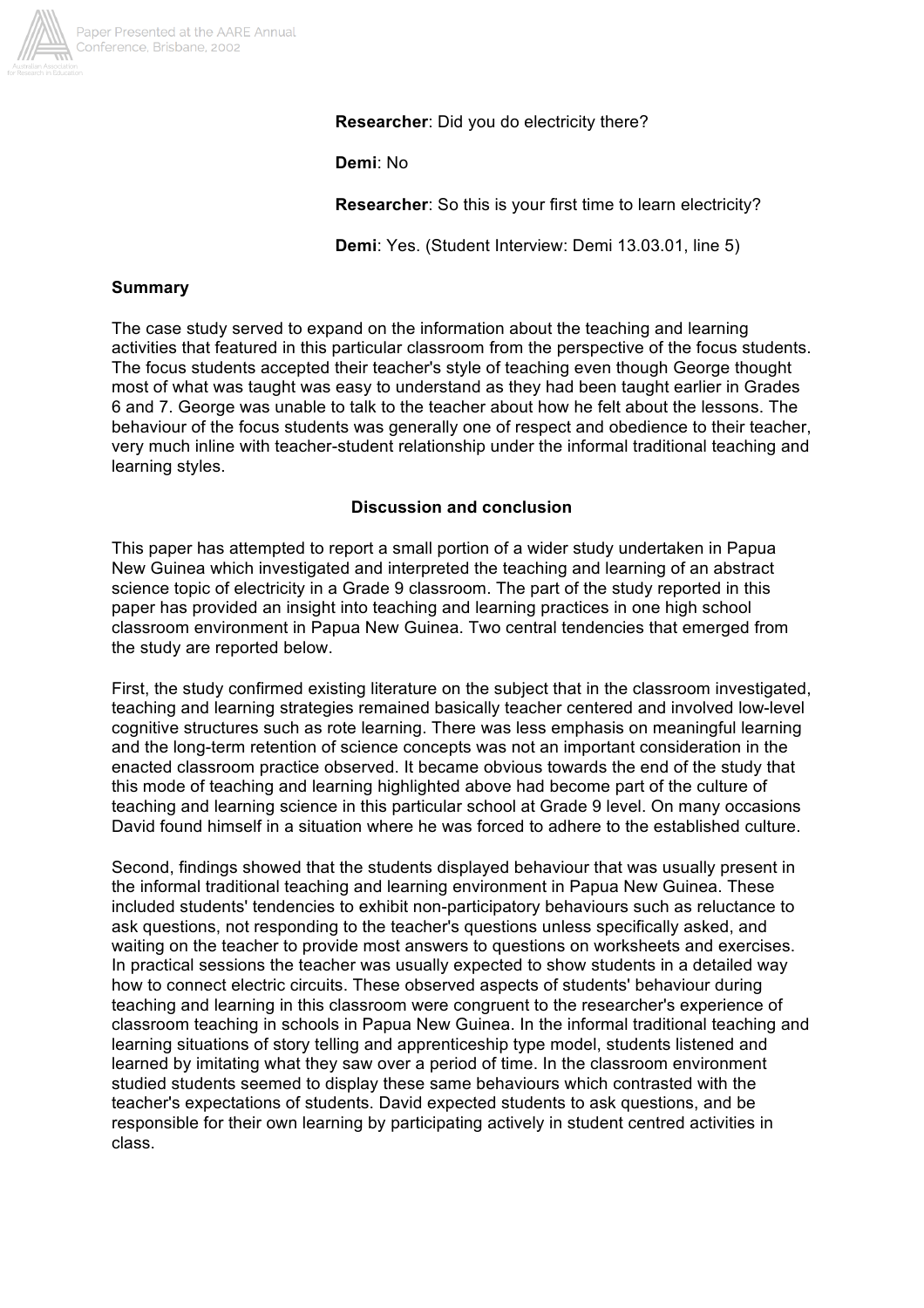

There seemed to be a mismatch of what the learning environment ought to be in David's class. Students attended the class with perceptions of a learning environment based on elements of the traditional informal model of learning whilst on the other hand, David's perception of a learning environment was one in which meaningful learning was the most desired outcome.

In order to improve students' learning and understanding of science in the particular classroom, new components of cultural sensitivity should be included in the pedagogy aimed at facilitating a bridge or "border crossing" (Aikenhead & Jegede, 1999; Aikenhead, 1996) from the students' culturally oriented views to the canonical views in science and science pedagogy. Aikenhead (1996) argued the following to emphasis the importance of border crossing.

...science educators, Western and non-Western need to recognize the inherent border

crossings between students' life-world subcultures and the subculture of science, and that

we need to develop curriculum and instruction with these border crossings explicitly in

mind, before the science curriculum can be accessible to most students.

(Aikenhead, 1996; pp. 2)

#### **References**

Aikenhead, G. S. (1996). Science education: Border crossing into the subculture of

science. *Studies in Science Education, 27*, 1-52.

Aikenhead, G. S., & Jegede, O. J. (1999). Cross-cultural science education: A

cognitive explanation of a cultural phenomena. *Journal of Research in Science Teaching, 36*(3), 269-287.

Aikenhead, G. S., Ryan, A. G., & Fleming, R.W. (1989). *Views on science-*

*technology-society (VOSTS)*.Saskatchewan, Canada: Department of Curriculum Studies, College of Education, University of Saskatchewan.

Boeha, B. (1988). Some students' beliefs in mechanics: A Papua New Guinea

perspective. *Papua New Guinea Journal of Education, 24*(2), 188-203.

Cobern, W. W. (1996). Constructivism and non-Western science educational research,

*International Journal of Science Education, 18*(3), 295-310.

Cobern, W.W., & Aikenhead, G.S. (1998). Cultural aspects of learning science.

In B. Fraser & K. Tobin (Eds.), *International handbook on science education* (pp. 39-53). Dordrecht, The Netherlands: Kluwer Academic Publishers.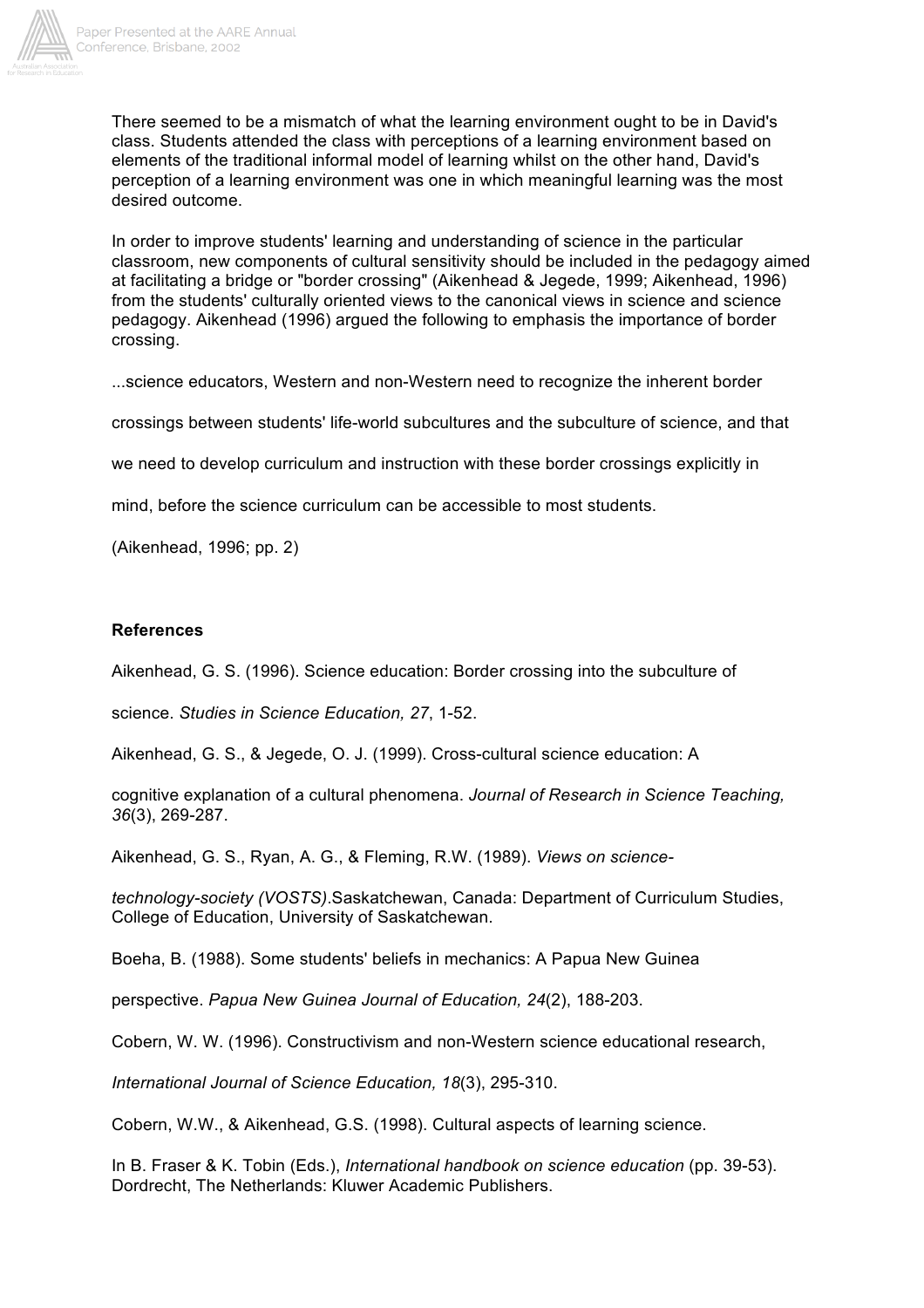

Erikson, F. (1998). Qualitative research methods for science education. In

B.J. Fraser & K.G. Tobin (Eds.), *International handbook on science education* (pp. 1155- 1173). Dordrecht, The Netherlands: Kluwer Academic Publishers.

Gallagher, J. J. (1991). Uses of interpretive research in science education. In J.J.

Gallagher (Ed.), *Interpretive research in science education* (pp. 5-17). Manhattan,

USA: NARST, Kansas State University.

Gallagher, J.J., & Tobin, K.G. (1991). Reporting interpretive research. In J.J. Gallagher

(Ed.), *Interpretive research in science education* (pp. 85-95). Manhattan, USA: NARST, Kansas State University.

George, C. (1991). School science and ethnoscience. *Journal of Science and Mathematics*

*Education in South East Asia, 14*(2), 27-36.

George, J. (1989). Sources of students' misconceptions in science, the cultural context.

*Journal of Science and Mathematics Education in South East Asia, 12*(2), 13-20.

George, J., & Glasgow, J. (1989). Some cultural implications of teaching towards

common syllabi in science: A case study from the Caribbean. *School Science Review, 71*(254), 115-123.

Jegede, O. (1995). Collateral learning and the eco-cultural paradigm in science and

mathematics education. *Studies in Science Education, 25*, 97-137.

Jegede, O., & Okebukola, P. A. (1989). Some socio-cultural factors militating against the

drift towards science and technology in secondary schools. *Research in Science and Technology Education, 7*(8), 141-151.

Keeves, J.P. (1998). Methods and processes in research in science education. In

B.J. Fraser & K.G. Tobin (Eds.), *International handbook of science education* (1127-1153). London, UK: Kluwer Academic Publishers.

Kelly, A. E., & Lesh, R. A. (2000). Trends and shifts in research methods.

In A. E. Kelly & R. A. Lesh (Eds.), *Handbook of research design in mathematics and science education* (pp. 35-39). Mahwah, NJ: Lawrence Erlbaum Associates.

Lemke, J.L. (1998). Analysing verbal data: Principles, methods and problems. In

B.J. Fraser & K.G. Tobin (Eds.), *International handbook of science education* (pp. 1175- 1190).Dordrecht, The Netherlands: Kluwer Academic Publishers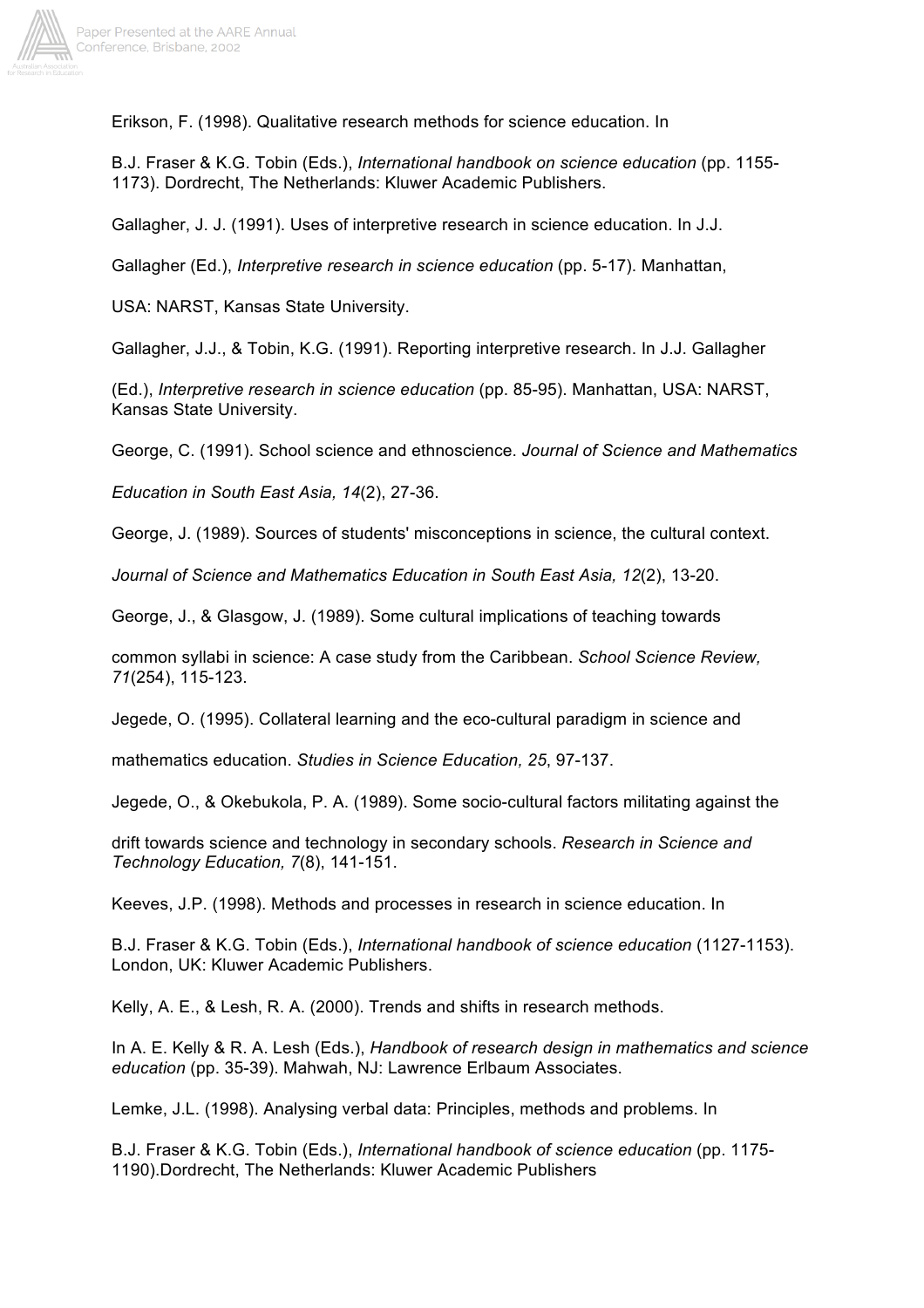

Maddock, M. N. (1981). Science education: An anthropological viewpoint,

*Studies in Science Education, 8*, 1-26.

Maddock, M. N. (1983). Two decades of school science education in Papua New Guinea.

*Science Education, 67*(5), 561-573.

Matane, P. (Chairman, Ministerial Review Committee). (1986). *A philosophy of*

*education for Papua New Guinea*. Waigani, PNG: Department of Education.

Maxwell, J.A. (1996). *Qualitative research design: An interpretive approach*.

Thousand Oaks, CA: Sage Publications Inc.

Najike, S. (1993). *Some student conceptions of electric current in simple D.C.*

*Circuits*. Unpublished Master of Science (Science Education), Curtin University of Technology, Perth, Australia.

Ogawa, M. (1986). Toward a new rationale of science education in a non-Western

society. *European Journal of Science Education, 8*, 113-119.

Osborne, R.J., & Freyberg, P. (1985). *Learning in science*. Auckland, New Zealand:

Heinemann Educational.

Papua New Guinea National Department of Education (PNGNDOE). (1977).

*Outline of secondary school science syllabus Grade 7,8,9,10*. Port Moresby, PNG: PNG Department of Education.

Pauka, S., Treagust, D. F., & Waldrip, B. (2000, April). *Secondary school students'*

*traditional science beliefs in Papua New Guinea,* Paper presented at the annual meeting of the American Educational Research Association, New Orleans, USA.

Shea, J. (1978). The study of cognitive development in Papua New Guinea,

*Papua New Guinea Journal of Education, 14*, 85-113.

Stake, R. E. (1994). Case studies. In N.K. Denzin & Y. S. Lincoln (Eds.), *Handbook*

*of qualitative research* (pp. 236-247). Thousand Oaks, CA, USA: Sage Publications.

Taylor, N. (1997). *Fiji pre-service primary teachers' understanding of physical science:*

*A cultural perspective.* Unpublished PhD thesis, Queensland University of Technology, Brisbane, Australia.